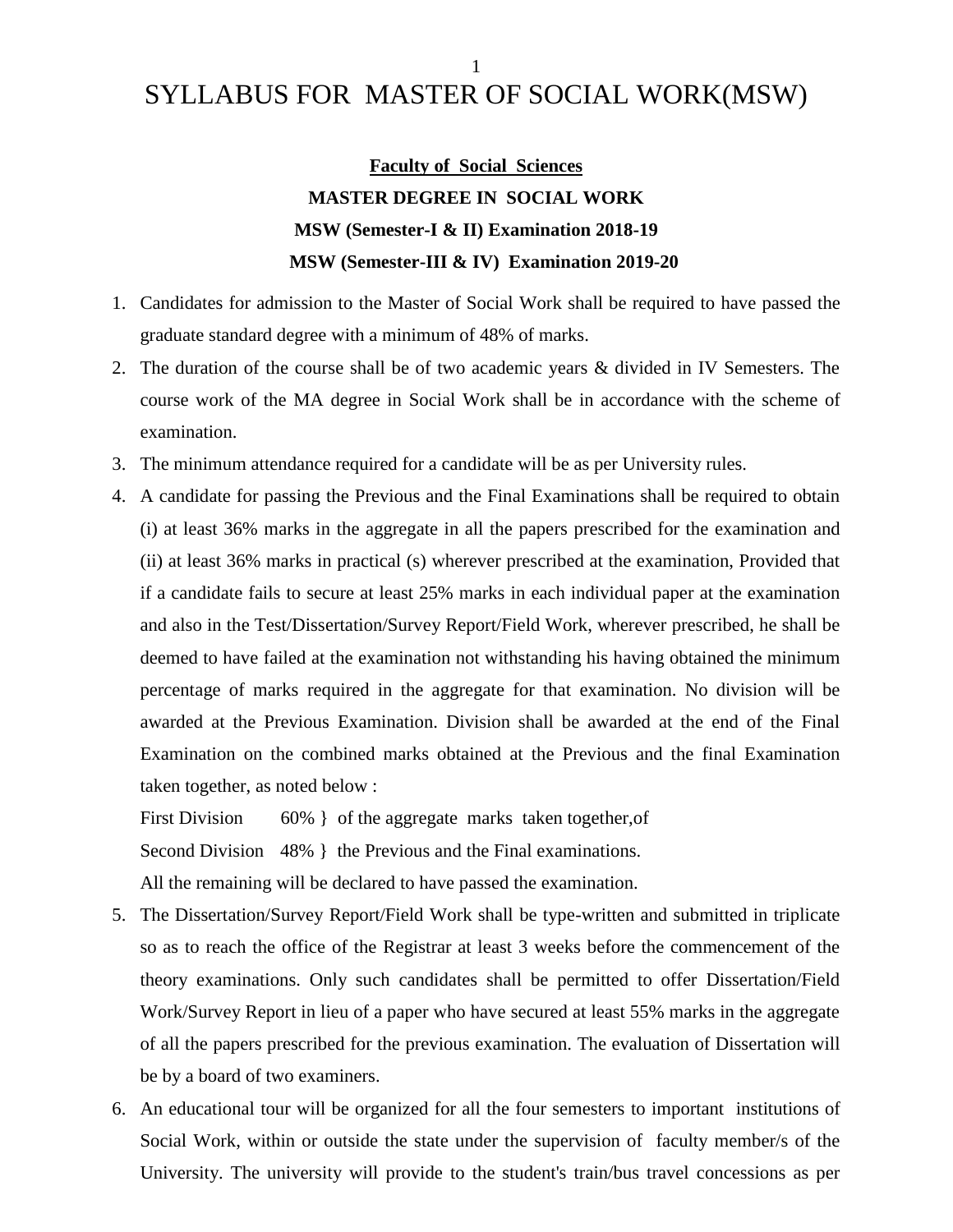university rules. Traveling expenses with boarding and lodging and Daily allowances of the Tour In-charge and companion faculty member will be borne by the university as per rules.

#### SCHEME OF EXAMINATION

There shall be total eighteen papers divided in IV semesters. Each will carry 100 marks and will be of 3 hours duration. Four Papers i.e. Papers, I, II, III, IV shall be offered in Ist Semester Papers V, VI, VII, VIII, in IInd Semester Papers IX, X, XI, XII, XIII in IIIrd Semester and Papers XIV, XV, XVI XVII, XVIII Dissertation shall be offered in Final Semester.

#### **The internal assessment may be evaluated on the basis of:**

| (i)   | Written Test                            | 10 marks |
|-------|-----------------------------------------|----------|
| (ii)  | Seminar Presentation / Group Discussion | 10 marks |
| (iii) | <b>Field Report</b>                     | 10 marks |

The Dissertation will be evaluated independently by two examiners and the average of the marks awarded by the two shall be taken into account and where the difference between the two awards exceed 20% of the maximum marks allotted to the paper/dissertation, the answer books/dissertation shall be evaluated by a third examiner. In such case, the average of the two nearest awards shall be taken into account.

**Semester I**

| <b>MSW-101:</b>     | <b>Social Work Profession History and Ideologies.</b>      |
|---------------------|------------------------------------------------------------|
| <b>MSW-102:</b>     | <b>Sociology for Social Work in India.</b>                 |
| <b>MSW-103:</b>     | <b>Human Development.</b>                                  |
| <b>MSW-104:</b>     | <b>Social Work with individuals</b>                        |
|                     |                                                            |
| <b>Semester II</b>  |                                                            |
| <b>MSW-205:</b>     | <b>Social Growth and Development</b>                       |
| <b>MSW-206:</b>     | Society & Environment.                                     |
| <b>MSW-207:</b>     | <b>Social Work Research</b>                                |
| <b>MSW-208:</b>     | Social Justice, Human Rights In India                      |
| <b>Semester III</b> |                                                            |
| <b>MSW-309:</b>     | <b>Social Policy and Planning</b>                          |
| <b>MSW-310:</b>     | <b>Social Development in India</b>                         |
| <b>MSW-311:</b>     | <b>Development and Welfare Services</b>                    |
| <b>MSW-312:</b>     | Social Research Practice Projects Formulation & Evaluation |
|                     |                                                            |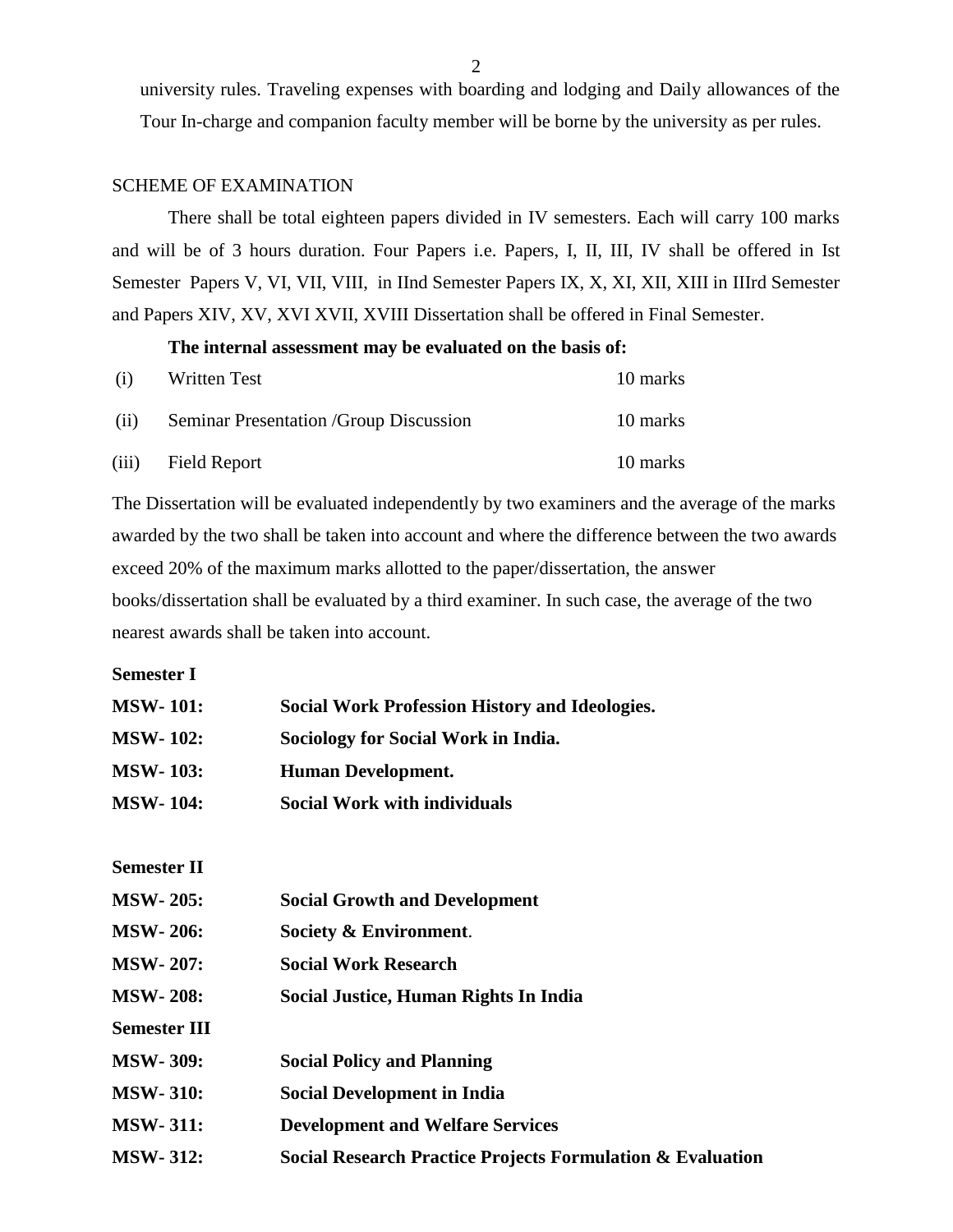| <b>Semester IV</b> |                                              |  |
|--------------------|----------------------------------------------|--|
| <b>MSW-414:</b>    | <b>Statistical Techniques in Social Work</b> |  |
| <b>MSW-415:</b>    | <b>Human Resource &amp; Quality of Life</b>  |  |
| <b>MSW-416:</b>    | <b>Reproductive Health</b>                   |  |
| <b>MSW-417:</b>    | <b>Rural Urban Community Development</b>     |  |
| <b>MSW-418:</b>    | <b>Dissertation</b>                          |  |

#### SEMESTER I

#### MSW-101:-SOCIAL WORK PROFESSION: HISTORY AND IDEOLOGEIS

#### 3 hrs duration Max. Marks: 40

#### **Note : The question paper will be divided into three parts - ABC**

**Part A -** This part is of 8 marks. Eight questions are to be set at least 2 from each Unit All questions are compulsory. The answer for each question should not exceed twenty words. All questions carry equal marks, each question is of one mark.

**Part B** - This part is of 8 marks. Four questions are to be set at least one from each Unit. All questions are compulsory The answer for each question should not exceed fifty words. All questions carry equal marks, each question is of two marks.

**Part C** - This part is of 24 marks. Six questions are to be set, that is two from each Unit. The candidates have to answer any three questions choosing at least one Question from each Unit. The answer for each question should not exceed four hundred words. All questions carry equal marks, each question is of 8 marks.

Unit : I Social Work Concept & Philosophy

- i. Conceptual Framework of Social Work
- ii. Goals and Values in Social Work
- iii. Principle of Social Work Profession and their Applications
- iv. Organized and Scientific Charity
- v. Beginning of Social Work Education
- vi. Ethical Responsibilities in Social Work
- vii. Attributes of a Profession in Social Work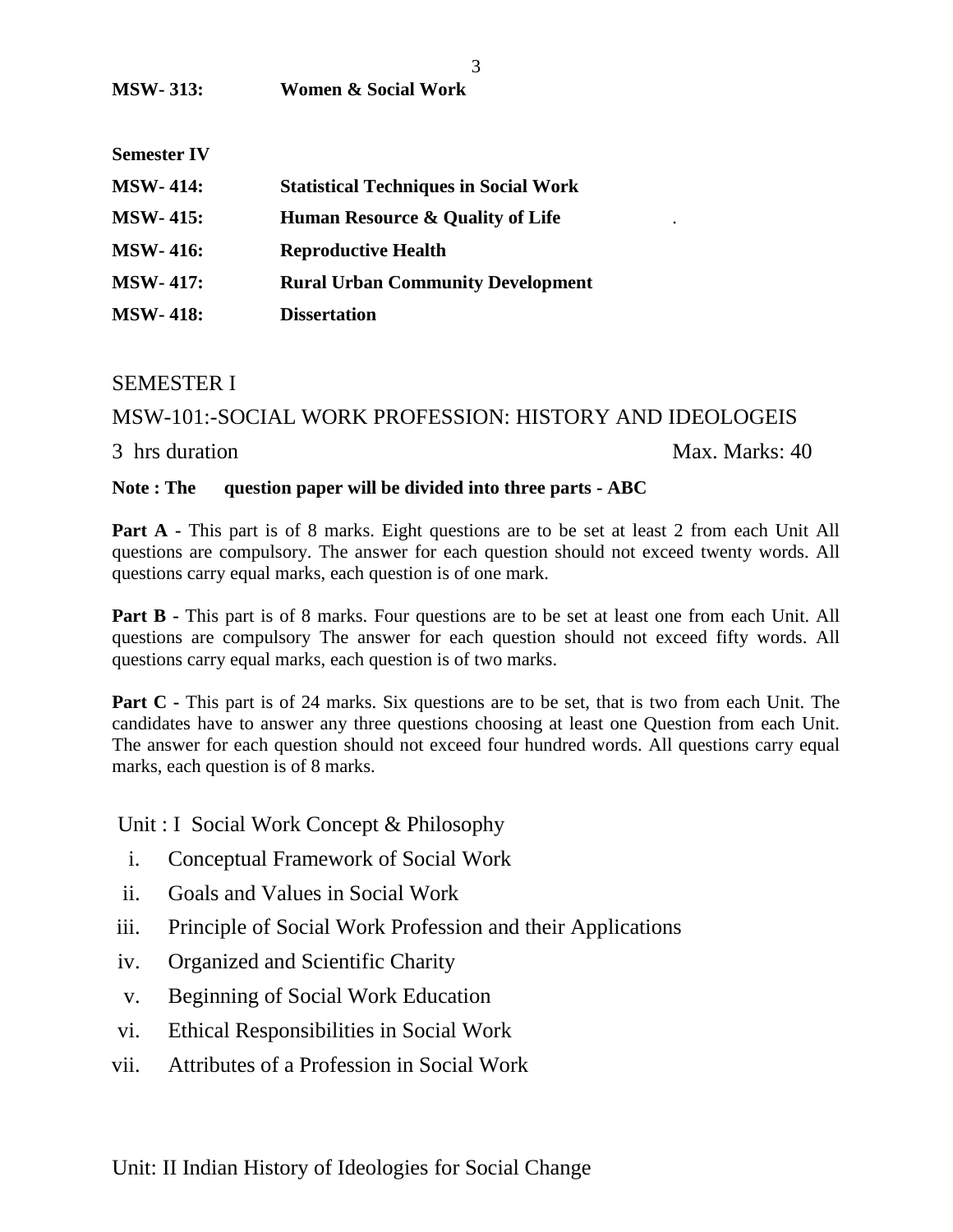- i. Hindu Reform Movements
- ii. Muslim Reform Movements
- iii. Gandhian Ideology and Sarvodaya Movements
- iv. Dalit Movement

Unit : III Integrated Social Work Practice

- i. Concept and Characteristics of Social System
- ii. Units of Social Work Intervention: Individuals, Family, Group, Communities and Organizations
- iii. System Approach to Social Work Practice
- iv. Integrated Approach to Social Work Practice
- v. Role of Professional Social Worker

Text Books

- 1. Dubois, Bendra ; Miley, K.K. ,Social Work : AN Empowering Profession. Allyn & Bacon : Bostan 1992.
- 2. Desai, Murli; Ideologies and Social Work
	- Rawat Publications : Jaipur 2002 (Acc No. 5328)

- 3. Morales, Armando; Sheafor, Bradford W.;Social Work-A Profession of Many Faces. Allyn. & Bacon Pub: Massachusetls 1992
- 4. Skidmore, RexA. et al .;Introduction to Social Work Prentice Hall Inc : New Jersey 1974
- 5. Wadia, A.R. ;History & Philosophy of Social Work in India Allied Pub: Bombay 1968. (Acc. No. No. 2187), Chapter 1,3 & 4 (Unit III & IV)
- 6. Sinha, Archna ; The Social and Political Philosophy of Sarvodaya Janaki Publications : Patna 1978 (Accn. No. 2565) Chapter 7 (Unit IV)
- 7. Chand, Tara ; History of Freedom Movement in India Vol. II Publication Division, GOI : New Delhi 1992
- 8. Zofia. T.Butrym ; The Nature of Social Work The Macmillan Press Ltd., London 1976
- 9. Encyclopaedia of Social Work in India ,Ministry of Welfare Publication Division GOI : New Delhi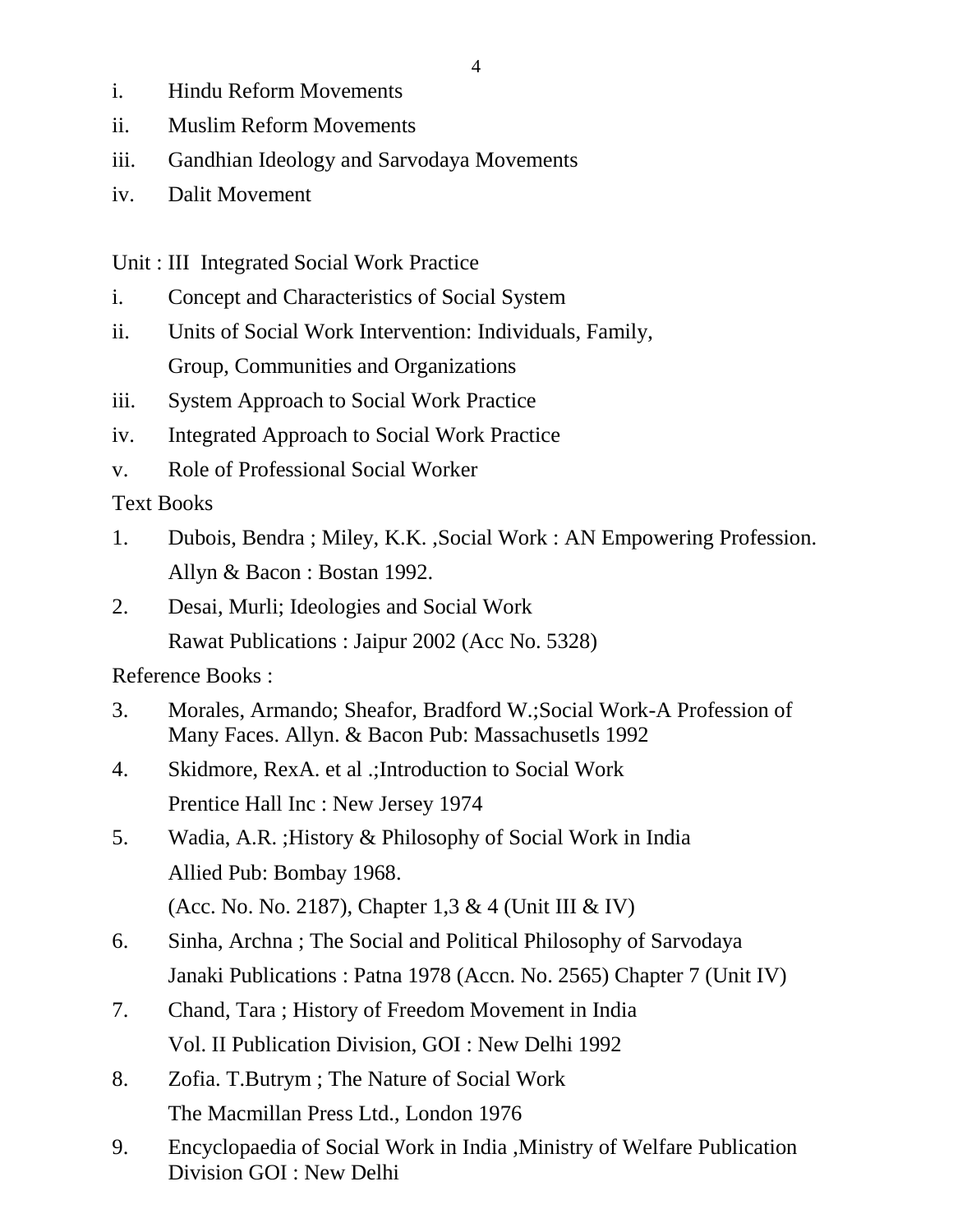#### MSW –102 :-SOCIOLOGY FOR SOCIAL WORK IN INDIA

3 hrs duration Max. Marks: 40

#### **Note : The question paper will be divided into three parts - ABC**

**Part A** - This part is of 8 marks. Eight questions are to be set at least 2 from each Unit All questions are compulsory. The answer for each question should not exceed twenty words. All questions carry equal marks, each question is of one mark.

**Part B -** This part is of 8 marks. Four questions are to be set at least one from each Unit. All questions are compulsory The answer for each question should not exceed fifty words. All questions carry equal marks, each question is of two marks.

**Part C** - This part is of 24 marks. Six questions are to be set, that is two from each Unit. The candidates have to answer any three questions choosing at least one Question from each Unit. The answer for each question should not exceed four hundred words. All questions carry equal marks, each question is of 8 marks.

Unit 1 : Basic Concepts

- i. Sociology : Meaning and Scope
- ii. Relationship with Social Work
- iii. Society as a system of relationship
- iv. Community and its importance
- v. Social Structure : Meaning, Status and Roles

Unit : II Social change and Indian Society Indian Society

- i. Social Change : Meaning, Concept and Characteristics
- ii. Composition of Indian Society
- iii. The Concept of Unity of Diversity
- iv. Social Classification in India : Tribal, Rural and Urban
- v. Weaker and Vulnerable Sections and Minority Groups
- vi. Social Stratification in India : Meaning, Caste and Class Divisions

Unit : III Social Disorganization

- i. Concept and Causative factors of Indian Social Problems Analysis
- ii. Intervention of Social Problems : Government and Voluntary Efforts at Micro and Macro Levels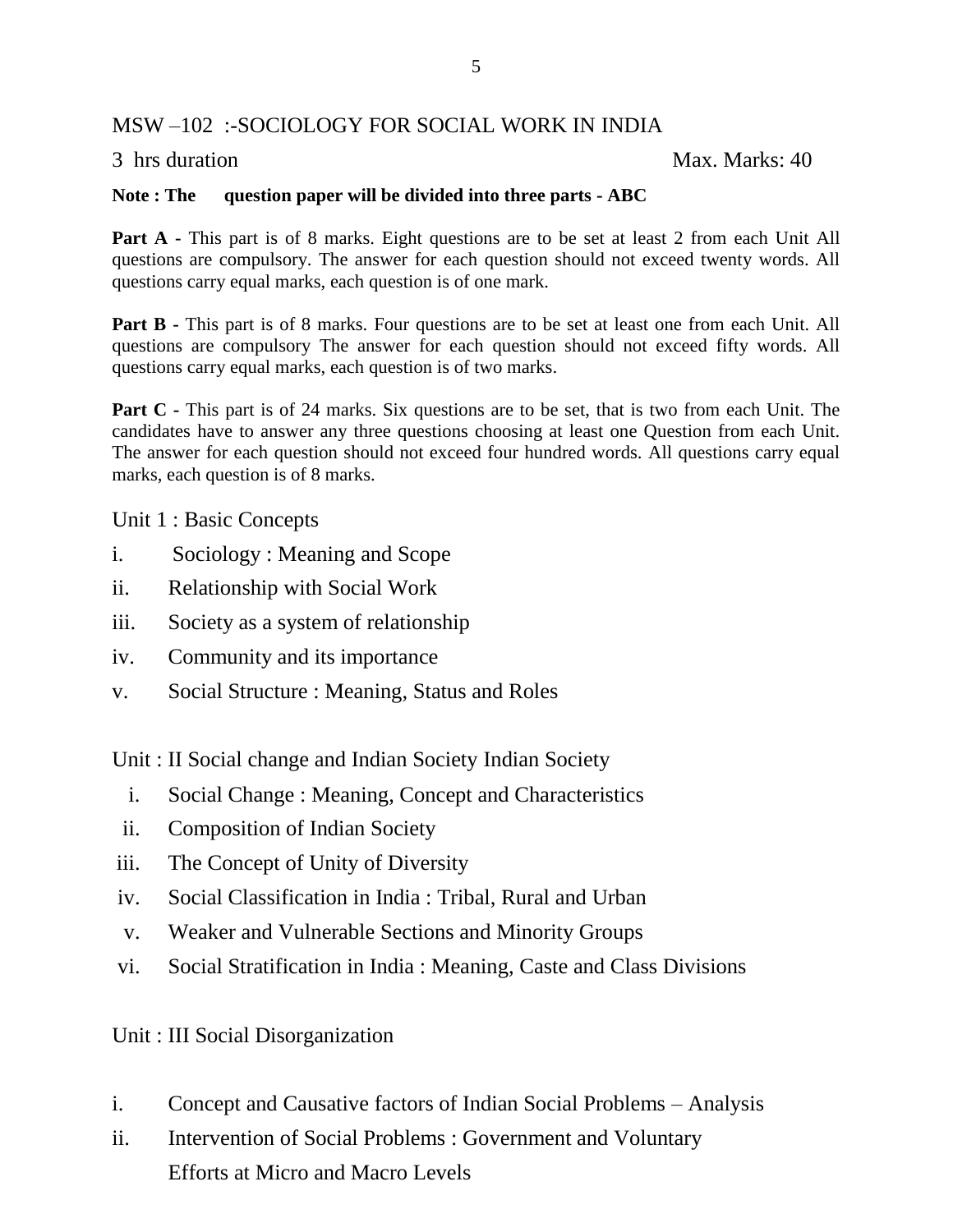iii. Role of the Social Workers in Identifying Social Problems and Development of Appropriate Strategies

Text Books :

- 1. Ahuja, Ram ;Indian Social System'Rawat Publication : Jaipur 1994
- 2. Maclver Page Society ;Columbia University Press : Columbia

Reference Books :

- 3. Davies, Martin (Edited);The Sociology for Social Work Roudledge : New York 1994 (Acc. No. 4564) Chapter 4 & 7 (Unit I)
- 4. Haralambos, M. ;Sociological Themes and Perspectives Oxford University Press: Bombay 1983 (Acc No. 3265) (Unit I & II)
- 5. Bottomore, T.B.Sociology ;Blackie and Sons (India) Ltd., New Delhi 1975 (Acc No. 661)Part I and  $&$  II (Unit II  $&$  IV)
- 6. Madan,G.R. ;Indian Social Problems Vol. II Allied Publishers : Bombay 1967 (Acc. No. 1155) (Unit V)
- 7. Srinivas, M.N. ,India : Social Structure ,Hindustan Publishing Corporation : Delhi 1980(Acc No. 2874) (Unit III & V)
- 8. Kuppuswamy, B.,Social Change in IndiaVikas Publishing House Pvt. Ltd. Ghaziabad 1972(Acc. No. 3485) (Unit IV)

MSW-103 :- Human DEVELOPMENT

3 hrs duration Max.Marks: 40

#### **Note : The question paper will be divided into three parts - ABC**

**Part A -** This part is of 8 marks. Eight questions are to be set at least 2 from each Unit All questions are compulsory. The answer for each question should not exceed twenty words. All questions carry equal marks, each question is of one mark.

**Part B** - This part is of 8 marks. Four questions are to be set at least one from each Unit. All questions are compulsory The answer for each question should not exceed fifty words. All questions carry equal marks, each question is of two marks.

**Part C** - This part is of 24 marks. Six questions are to be set, that is two from each Unit. The candidates have to answer any three questions choosing at least one Question from each Unit. The answer for each question should not exceed four hundred words. All questions carry equal marks, each question is of 8 marks.

## UNIT – I Human Development

i. Social Psychology: Meaning, Concept and Scope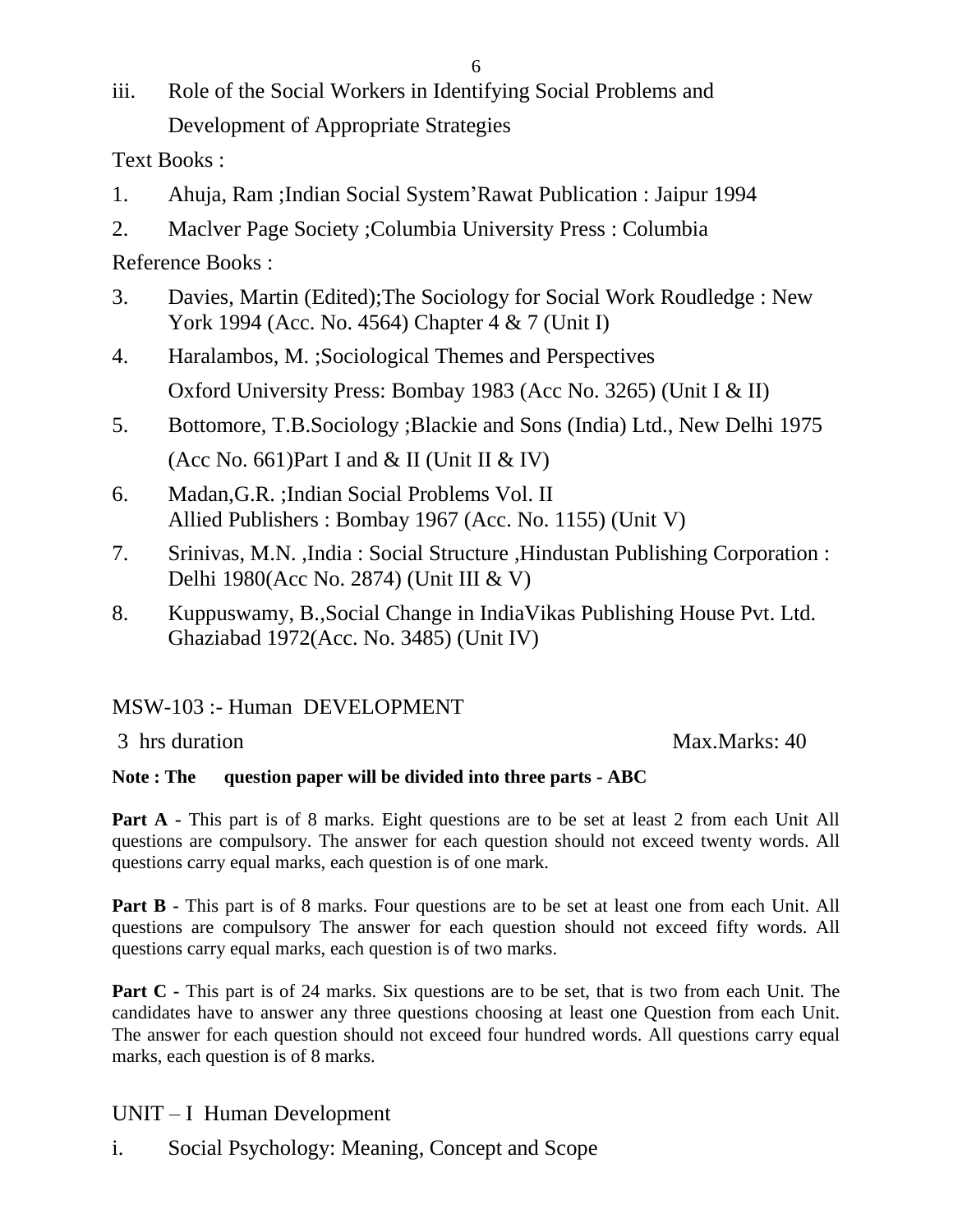- 7
- ii. Principles of Growth and Development
- iii. Determinants of Development: Heredity and Environment, Social Customs, Traditions
- iv. Deprivation and Development During Stages and Life Span from Conception to Old Age.

Unit : II Personality

- i. Personality Meaning, Concept and Nature
- ii. Determinant of Personality : Physical, Social and Family
- iii. Trait and Type Theories of Personality
- iv. Behavior and Learning Theories

UNIT : III Health and Hygiene

- i. Concept of Health and Hygiene
- ii. Social and Cultural Contexts in India
- iii. Prevention and Social Medicine Concept and Significance
- iv. Family Life Education (FLE) : Meaning and Significance to the child and adolescent

Text Books :

- 1. Davison, G.C; Neale, J.M. Abnormal Psychology ;John Wiley & Sons : New York 1994
- 2. Hall, Calvia, S; Lindzey, G. Theories of Personality Wiley Eastern : New Delhi 1991

- 3. Harlock, F.B. ; Personality Development Tata MacGraw Hill Pub. CO. New Delhi 1974 (Unit-I).
- 4. Jehu, Derek; Learning Theory & Social Work Routledge & Kegan Paul : London 1967 (Acc. No. 1436) (Unit-II)
- 5. Cameron, Norman; Personality Development and Psychotherapy Houghton Miffin Co. Boston 1963 (Acc. N. 1845)
- 6. P. James; Poston, Leo ; Experimental Psychology Kalyani Publication : New Delhi 1998 (Acc. No. 4617)
- 7. Coleman, James et. Al.; Abnormal Pyschology & Modern Life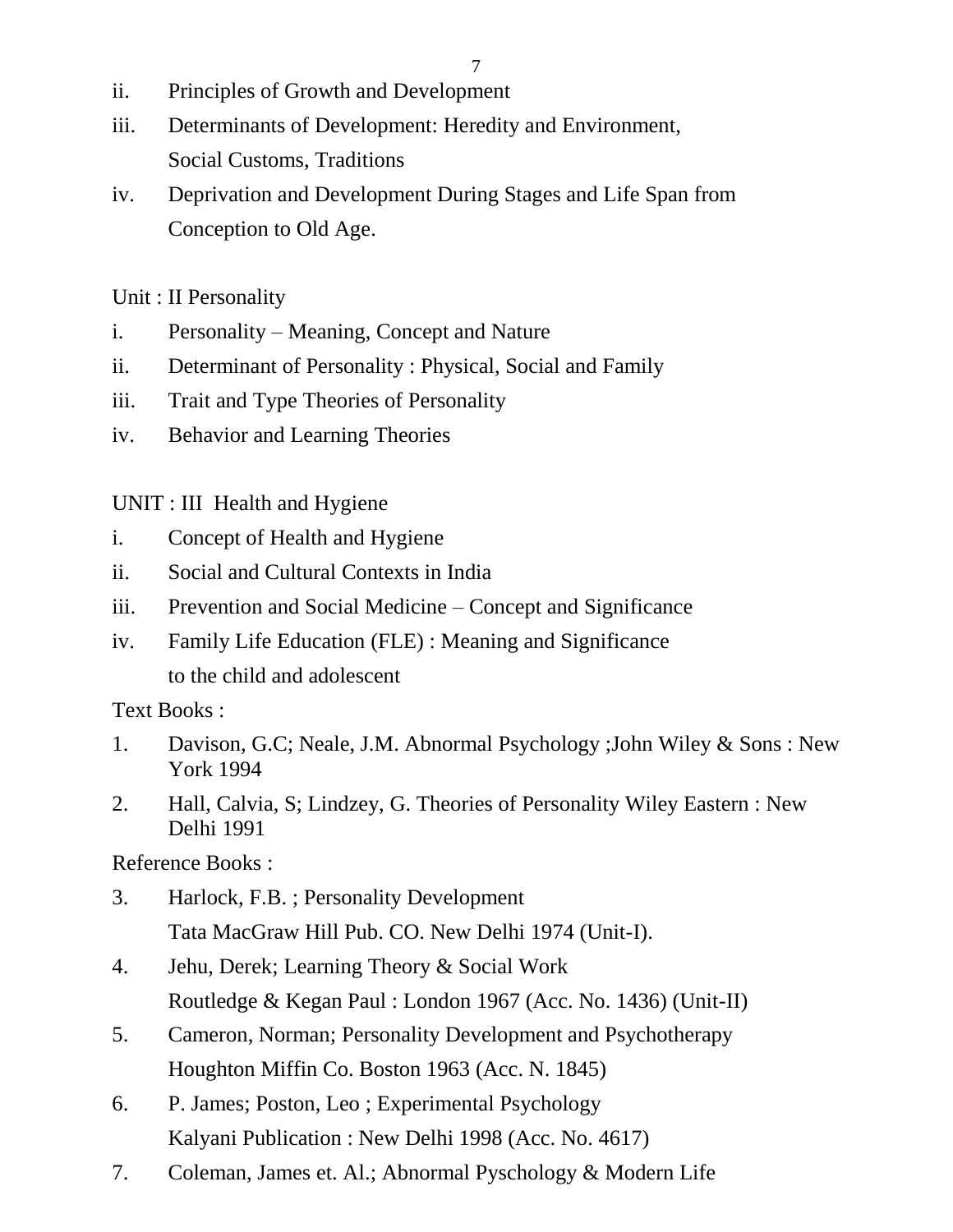1998 (Acc. No. 4291) (Unit –IV)

- 8. Park,, J.E.; Park, K.; Preventive and Social Medicine Baransides Bharot : Jabalpur 1991(Acc. No. 4235) (Unit V)
- 9. Korchin S.J. ;Modern Clinical Psychology, Part- 4, Psychotherapy Basic Books Inc: New York 1986 (Page NO. 203-211), (Unit V)

#### MSW-104 :-SOCIAL WORK WITH INDIVIDUALS

#### 3 hrs duration Max. Marks: 40

#### **Note : The question paper will be divided into three parts - ABC**

**Part A -** This part is of 8 marks. Eight questions are to be set at least 2 from each Unit All questions are compulsory. The answer for each question should not exceed twenty words. All questions carry equal marks, each question is of one mark.

**Part B** - This part is of 8 marks. Four questions are to be set at least one from each Unit. All questions are compulsory The answer for each question should not exceed fifty words. All questions carry equal marks, each question is of two marks.

**Part C** - This part is of 24 marks. Six questions are to be set, that is two from each Unit. The candidates have to answer any three questions choosing at least one Question from each Unit. The answer for each question should not exceed four hundred words. All questions carry equal marks, each question is of 8 marks.

Unit 1 : Social Case Work : An Introduction

- i. Meaning, Concept & Objectives of Case Work
- ii. Philosophical Assumptions and Case Work Values
- iii. Components in Case Work
- iv. Principles of Social Case Work: Contribution of Fried Lander and Biestic

Unit 2 : Techniques and Skills in Social Case Work

- i. Case Work Relationship : Conceptual Framework
- ii. Rapport Building, Activating Resources
- iii. Basic Communication and Helping Skills
- iv. Counseling

Unit 3 : Understanding the Client System & Theraputic approach

i. Psychoanalytical Theory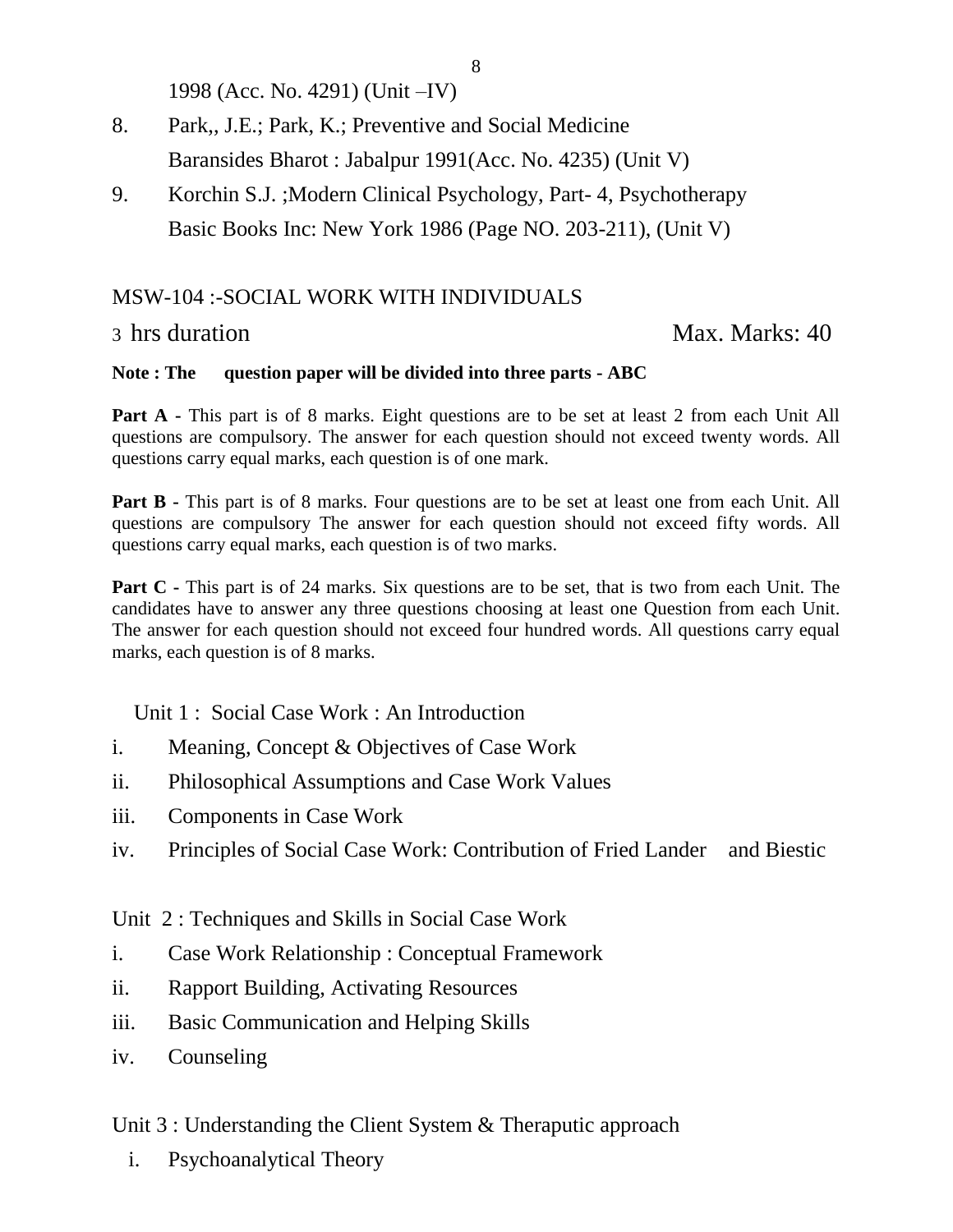- ii. Diagnostic School and Psychosocial Theory
- iii. Functional School and Functional Approach
- iv. Behavior Modification Approach
- v. Problem Solving Approach
- vi. Crisis Intervention Approach
- vii. Eclectric Approach

## Text Books :

- 1. Zofia, T. Butrym ; The Nature of Social Work Macmillan Press: London 1974 (Acc. No. 2674)
- 2. Mhetras, B.G. Understanding Social Case Work Mankal Talas: Bombay 1966 (Acc No. 690)

Reference Books :

- 3. Skidmore, Rex A. et al. Introduction to Social Work , Prentice Hall Inc: New Jersey 1974 (Acc No. MSW-48)
- 4. Biestek, Felix P. The Case Work Relationship Unwin University Books : London 1987 (Accn. No. 1189) (Unit II & III).
- 5. Perlman, H.H. Social Case Work : A Problem Solving Process University of Chicago Press: Chicago 1957 (Unit I & II)
- 6. Turner, F. Social Work Treatment New Your Press: New York 1974
- 7. Roberts, Robert, Robert, H. Nee; Theories of Social Case Work The University of Chicago Press: Chicago (Unit IV & V)
- 8. Encyclopaedia of Social Work in India Ministry of Welfare Publication Division GOI : New Delhi 1968Vol. I (Acc. No. 4418) Pg. 63 – 73 (Unit-I)

## SEMESTER-II

#### MSW-205:- **Social Growth & Development**

3 hrs duration Max. Marks: 40

#### **Note : The question paper will be divided into three parts - ABC**

**Part A -** This part is of 8 marks. Eight questions are to be set at least 2 from each Unit All questions are compulsory. The answer for each question should not exceed twenty words. All questions carry equal marks, each question is of one mark.

**Part B** - This part is of 8 marks. Four questions are to be set at least one from each Unit. All questions are compulsory The answer for each question should not exceed fifty words. All questions carry equal marks, each question is of two marks.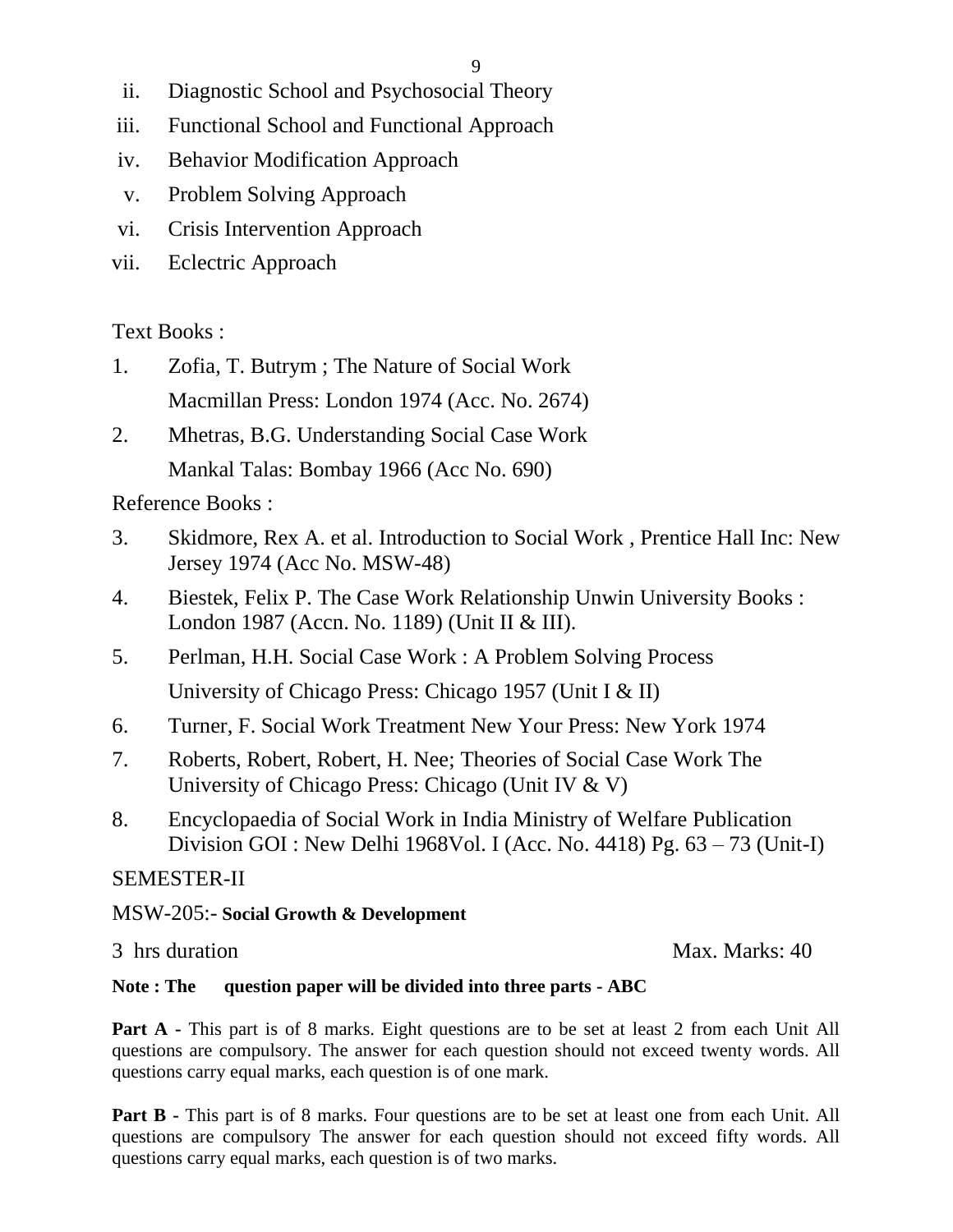**Part C** - This part is of 24 marks. Six questions are to be set, that is two from each Unit. The candidates have to answer any three questions choosing at least one Question from each Unit. The answer for each question should not exceed four hundred words. All questions carry equal marks, each question is of 8 marks.

#### **UNIT – 1** : Development

- Concept and indicators of development, Economic, Social, demographic and cultural aspects of development
- Concept of Sustainable Development...
- Appropriate strategies to achieve Sustainable Development.
- Inter-relation between Sustainable Development & Economic Development.

#### **UNIT – 2 :** Development & Natural Resources

- Renewable and Non-renewable resources.
- Population Growth &its impact on Natural Resources.
- Conservation of Natural Resources.
- Bio-diversity and conservation of wild life
- Human Resources as a Function of Ecosystem.

#### **UNIT – 3 :Social Growth**

- Population and food production, Food deficit and hunger.
- Limits and constraints, Step towards food security,
- Role of agriculture in the Indian Economy and Development, coordinating population and agricultural policies with special reference to food security.

#### MSW-206 :- Society **& Environment**

3 : hrs duration Max. Marks : 40

#### **Note : The question paper will be divided into three parts - ABC**

**Part A -** This part is of 8 marks. Eight questions are to be set at least 2 from each Unit All questions are compulsory. The answer for each question should not exceed twenty words. All questions carry equal marks, each question is of one mark.

**Part B -** This part is of 8 marks. Four questions are to be set at least one from each Unit. All questions are compulsory The answer for each question should not exceed fifty words. All questions carry equal marks, each question is of two marks.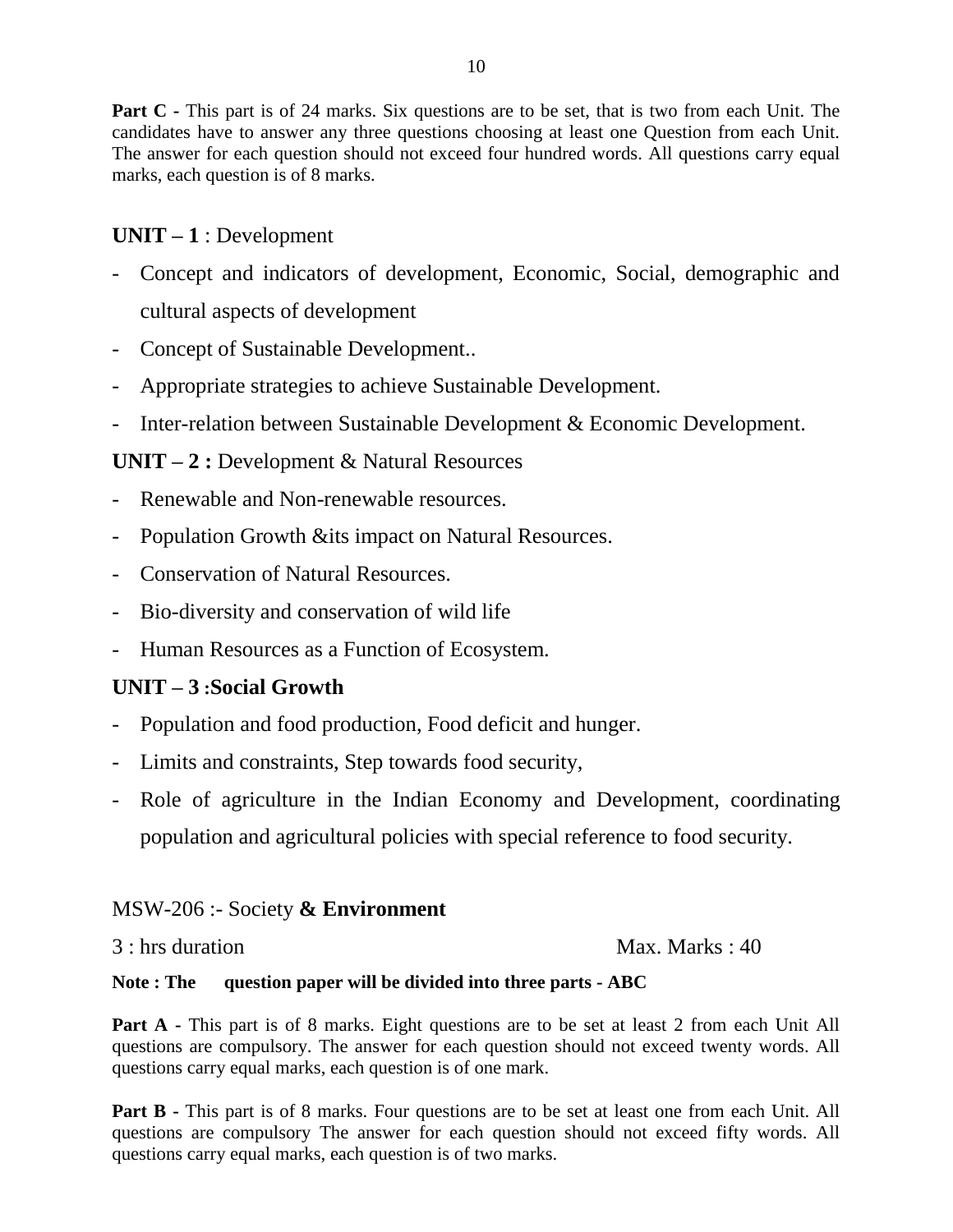**Part C** - This part is of 24 marks. Six questions are to be set, that is two from each Unit. The candidates have to answer any three questions choosing at least one Question from each Unit. The answer for each question should not exceed four hundred words. All questions carry equal marks, each question is of 8 marks.

# **UNIT - I**

- Population growth &Natural resources; quantitative and qualitative aspects.
- Effect of growing Population on wildlife protection and conservation
- Biotic and Abiotic resources, Renewable and non-renewable resources.

## **UNIT – II**

- Population growth and various pollutions such as air–pollution, water-pollution, noise-pollution, radioactive- pollution.
- Soil pollution .Soil erosion and its consequences.
- Waste Generation and Domestic waste, Hazardous waste, Nuclear waste,
- their impacts and management strategies with special reference to India.

#### UNIT- III

- Consequences of population explosion on human resources.
- Social forestry, Afforestations, Desertification, Salinity and water logging.
- Definition and concept of sustainable development, Economic aspect of sustainable development, Social aspect of sustainable development, Environmental aspect sustainable development.

#### MSW-207 :- SOCIAL WORK RESEARCH

#### 3 hrs duration Max. Marks: 40

#### **Note : The question paper will be divided into three parts - ABC**

**Part A -** This part is of 8 marks. Eight questions are to be set at least 2 from each Unit All questions are compulsory. The answer for each question should not exceed twenty words. All questions carry equal marks, each question is of one mark.

**Part B** - This part is of 8 marks. Four questions are to be set at least one from each Unit. All questions are compulsory The answer for each question should not exceed fifty words. All questions carry equal marks, each question is of two marks.

**Part C** - This part is of 24 marks. Six questions are to be set, that is two from each Unit. The candidates have to answer any three questions choosing at least one Question from each Unit.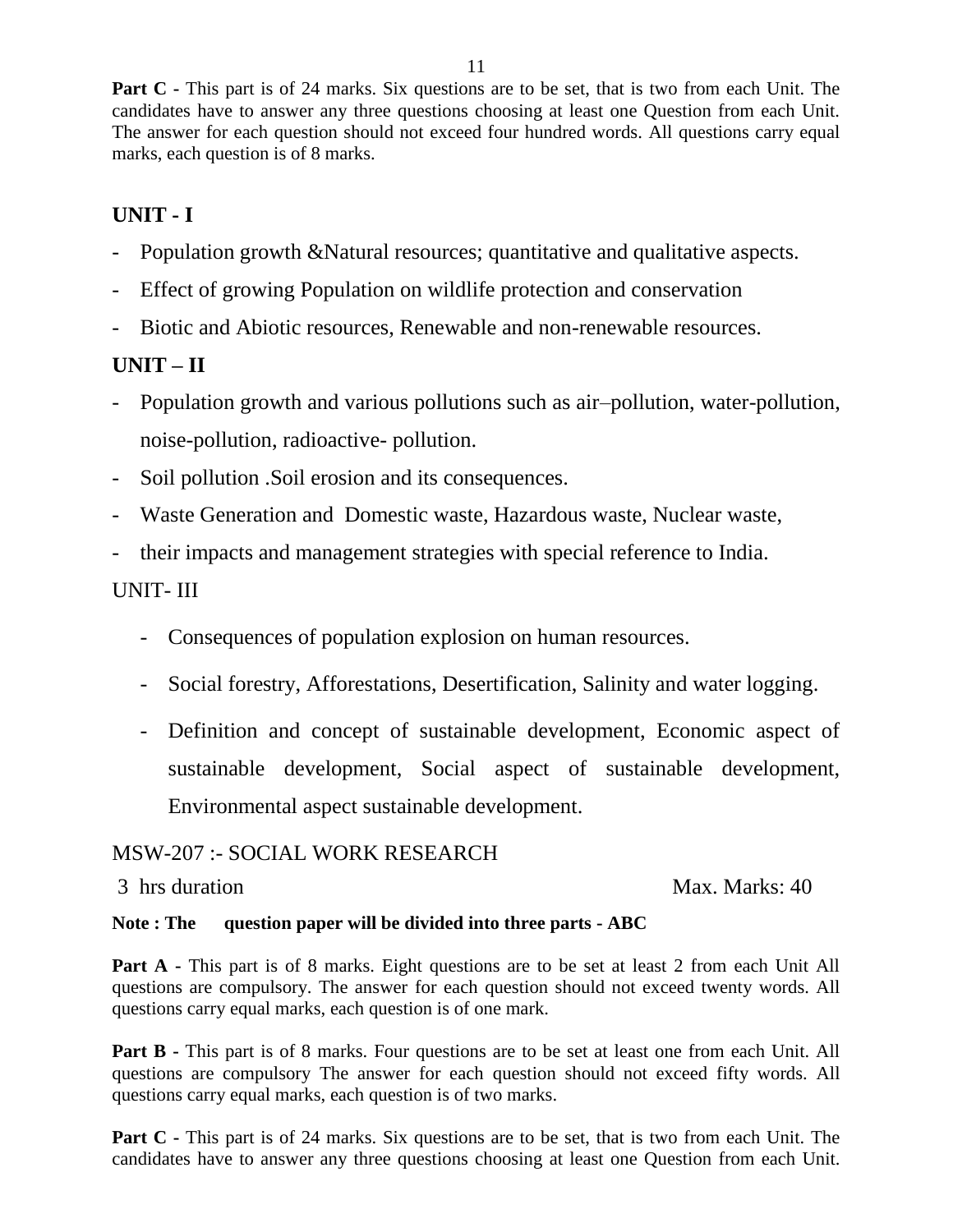The answer for each question should not exceed four hundred words. All questions carry equal marks, each question is of 8 marks.

## UNIT-1: BASICS OF RESEARCH

- i. Social Work Research Meaning, Purpose and scope
- ii Research Process- Qualitative and Quantitative Research
- iii Hypothesis Meaning, Attributes and Types of Hypothesis
- iv Theory Construction Meaning, Inductive and Deductive
- v Research Design- Meaning and Importance, Types of Research (Survey, Case Studies, Content Analysis, Historical Analysis)

## UNIT-2: TOOLS OF DATA COLLECTION

- i. Sampling : Meaning and Utility
- ii. Types of Sampling : Survey method, Case studies, Content analysis and Historical analysis
- iii. Sources of Data : Primary and Secondary
- iv. Participant Observation : Questionnaire, Interview- Schedule and Interview techniques

## UNIT-3: SOCIAL STATISTICS

- i. Measures of Central Tendency : Mean, Median and Mode
- ii Measures of Variability : Standard Deviation
- iii Statistical Difference: Chi- square test
- iv Rank Correlation and Simple Regression
- v Analysis of Variance- One way & Two way analysis

## Text Books

- 1. Alston, Margaret and Bowles, Wendy; Research for Social Workers Routlege : London 2003
- 2. Das, D.K. Lal ;Practice of Social Research Social Work Perspective Rawat Publications : Jaipur 2000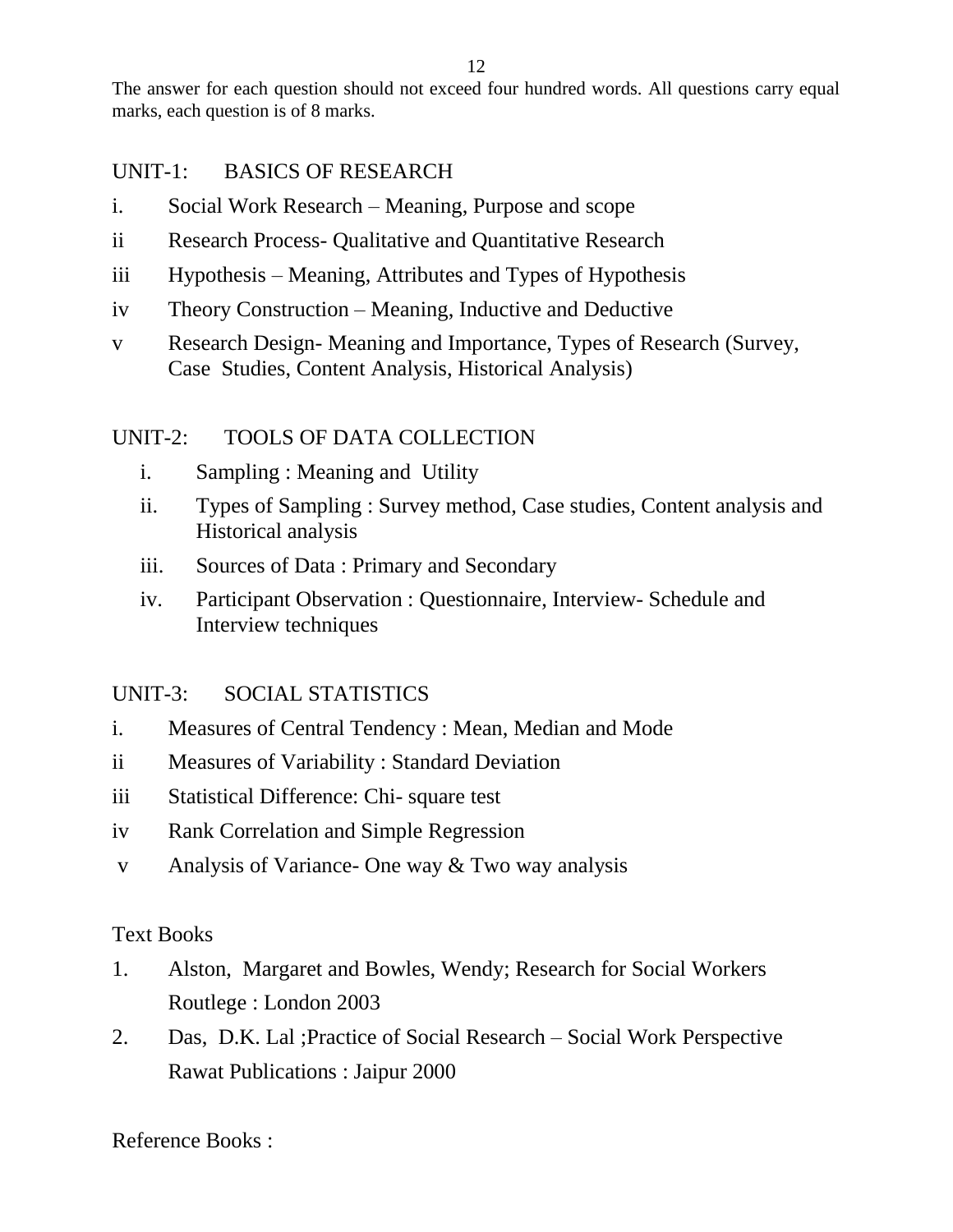- 13
- 3. Goode, W. and Hatt, P. Methods in Social Research McGraw Hill: New York 1962 (Unit I, II & III)
- 4 Blaikie, Norman; Designing Social Research Policy Press: Cambridge 2000 ( Acc No. 4713) (Unit II)
- 5 Wilkinson, T.S. and Bhandarkar , P.L; Methodology and Techniques of Social Research Himalyan Publishing House: Bombay 1986(Acc. No. 4152)
- 6 Young, P.V.Scientific Social Surveys and Research Prentice Hall Inc: Englewoodcliffs 1966 (Acc. No. 2219)
- 7 Mukherji, Neela, Participatory Rural Appraisal : Methodology & Applications

Concept Publishing Company: New Delhi 1994 (Acc. No. 4428)

- 8 Elhance D.N.,Fundamentals of Statistics ,1956 (Acc. No. 3743 ) (Unit V)
- 9 Encyclopedia of Social Work in India; Publication Division GOI: New Delhi 1968 (Acc No. 4419)Vol. II Pg. 348-352 Social Work Research.

# MSW-208 :-SOCIAL JUSTICE AND HUMAN RIGHTS IN INDIA

3 hrs duration Max.Marks: 40

#### **Note : The question paper will be divided into three parts - ABC**

**Part A -** This part is of 8 marks. Eight questions are to be set at least 2 from each Unit All questions are compulsory. The answer for each question should not exceed twenty words. All questions carry equal marks, each question is of one mark.

**Part B** - This part is of 8 marks. Four questions are to be set at least one from each Unit. All questions are compulsory The answer for each question should not exceed fifty words. All questions carry equal marks, each question is of two marks.

**Part C** - This part is of 24 marks. Six questions are to be set, that is two from each Unit. The candidates have to answer any three questions choosing at least one Question from each Unit. The answer for each question should not exceed four hundred words. All questions carry equal marks, each question is of 8 marks.

## UNIT-1: SOCIAL JUSTICE

- i. Social Justice : Concepts, Concerns and Issues of Social Justice
- ii. Social Justice and its Relationship with Social Legislation
- iii. Social Injustice and Mandate for Social Justice
- iv Role of Social Worker in Promoting Social Justice.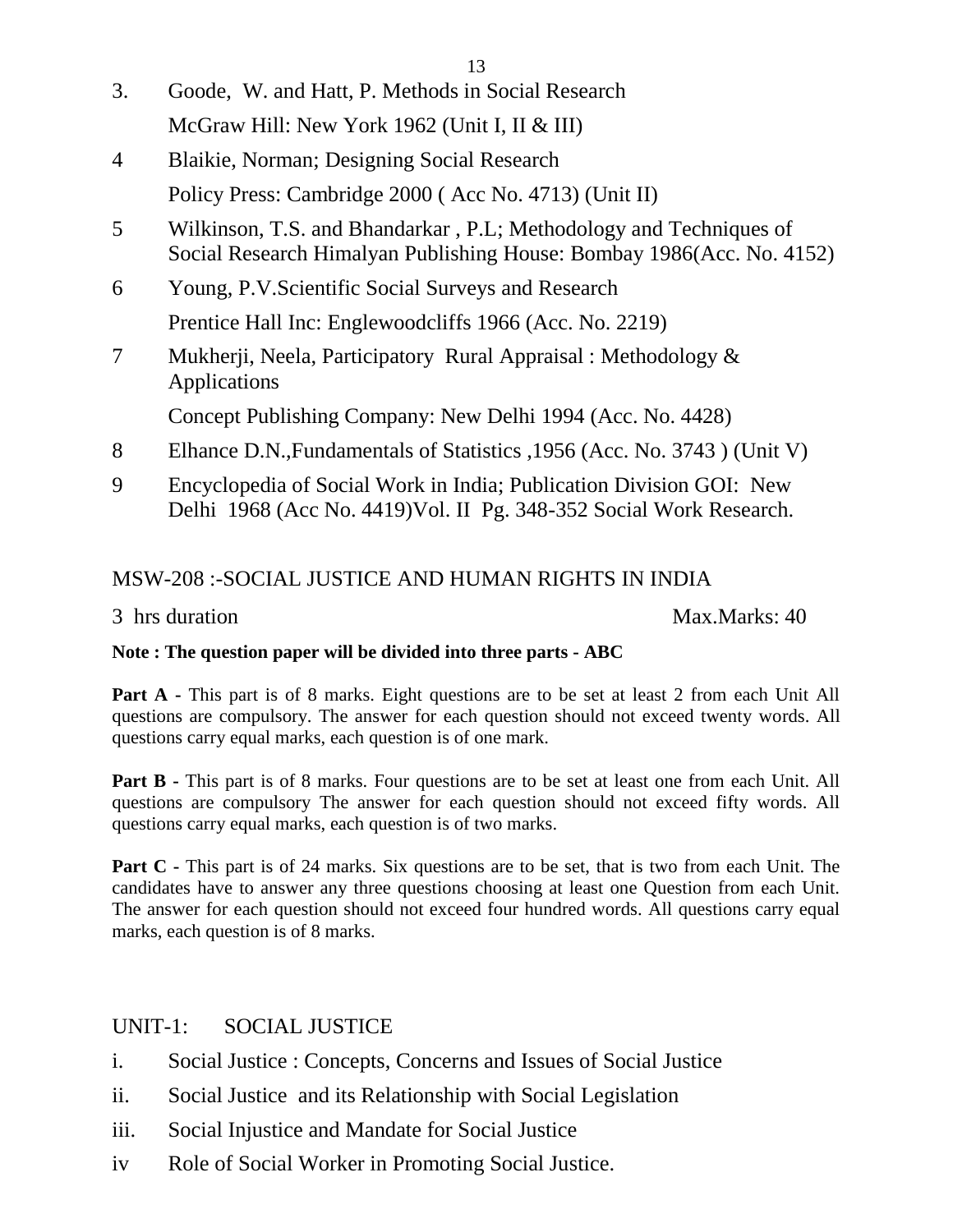## UNIT-2: HUMAN RIGHTS AND CONSTITUTIONAL RIGHTS

- i. Human Rights and Universal Declaration of Human Rights
- ii Human Rights and Right to Welfare
- iii Fundamental Rights
- iv Directive Principles of State Policies

## UNIT-3: SOCIAL LEGISLATIONS AND PROTECTION OF CIVIL RIGHTS

- i. Persons with Disabilities Act, 1995
- ii The Juvenile Justice (Care & Protection of Children) Act, 2000
- iii Bonded Labour Abolition Act, 1976
- iv Inter- State Migrant Workmen Act, 1979
- v Equal Remuneration Act, 1976
- vi SC & ST (Prevention of Atrocities) Act , 1989
- vii Consumer Protection Act, 1986

Text Books:

- 1 Saksena, K.P. (Edited); Human Rights- Fifty Years of Independence Gyan Publishing House: New Delhi 1999 (Acc No. 4659) (Unit II)
- 2 Friedlander, Walter A. Introduction to Social Welfare Prentice Hall Ltd. New Delhi 1961 (Acc. No. 1453)

- 3 Shukla , V.N. Constitution of India Eastern Book Company : Lucknow 1995 (Acc. No. 4348)
- 4 Dubois, Brenda and Miley , K.K. Social Work An Empowering Profession Allyn & Bacon Pub: Boston 1992 (Acc. No. 4671) Chapter 6 (Unit I)
- 5 Plant, Raymond et. Al.;Political Philosophy and Social Welfare Routledge & Kegan Paul: London 1980 (Acc No. 4278) (Unit I & II)
- 6 Timms , Noel (Edited) ;Social Welfare: Why & How ? Routledge & Kegan Paul: London 1980 (Acc No. 4276) Part II (Unit I & II).
- 7 Diwan, Paras and Diwan, Peeyushi. ; Human Rights and the Law Deep & Deep Publications: New Delhi 1996 (Acc. No. 4385) (Unit II)
- 8 Gangrade, K.D.;Social Legislation in India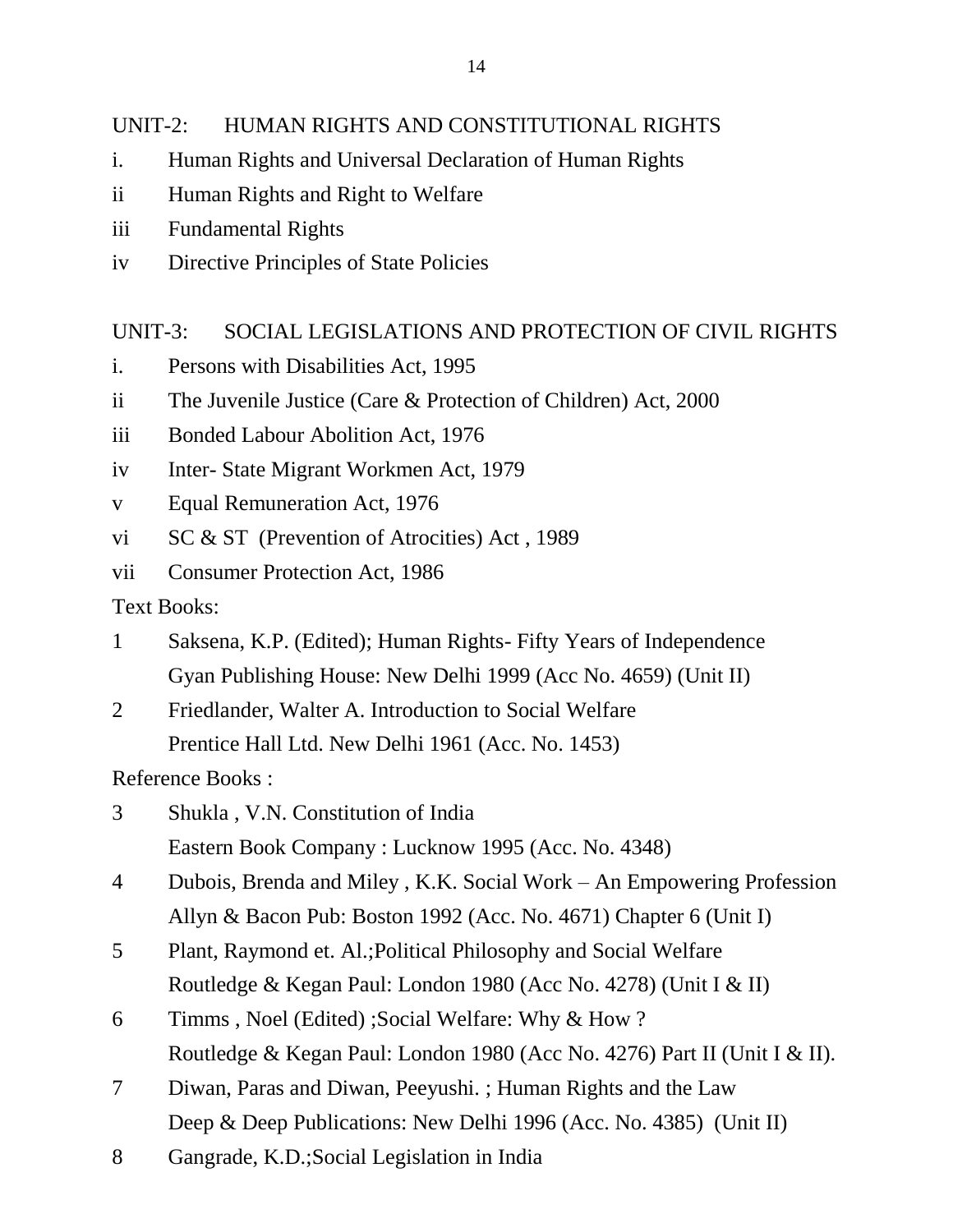Concept Publishing Co.: New Delhi 1978

Encyclopaedia of Social Work in India; Publication Division GOI: New Delhi 1968Vol. II (Acc. No. 4419) Pg. 254-288, 340-348Vol. III (Acc. No. 4420) Pg. 236-250, 258-264, 266-273.

# SEMESTER III

MSW-309 :-Social Policy and Planning

Unit 1 : Social Policy – Concept, Objective and Scope

- i. Principles of Policy Making
- ii. Distinction between Social and Economics Policies
- iii. Values underlying social policy and planning
- iv. Sources of Social Policy: Directive Principles, Fundamental Rights and Human Rights

Unit 2 : Policy Formulation

- i. Approaches to Social Policy Sectoral, Cross Sectoral and Convergence
- ii. Role of interest group; the problem of conflict of interest and its solution
- iii. Role of Professional Social Workers
- iv Social Policy on Education, Environment, Health and Housing
- Unit 3 : Social Policies and social planning in India
- i. Social Planning : Concept, Principles and Scope
- ii. Linkages between Social Policy and Planning
- iii. Sources of Planning : Constitution, Planning Commission and National Development Council
- iv. Democratic Decentralization : Panchayati Raj

Text Books

- 1. India 2001;Ministry of Information and Broadcasting Publication Division GOI : New Delhi 2001 (Acc. No. 4720)
- 2. Jacob, K.K. ;Social Policy in India Hemanshu Publications : Udaipur 1989 (Acc. No. 4285).

Reference Books :

3. Dubois, Bendra ; Miley, K.K. ;Social Work – An Empowering Profession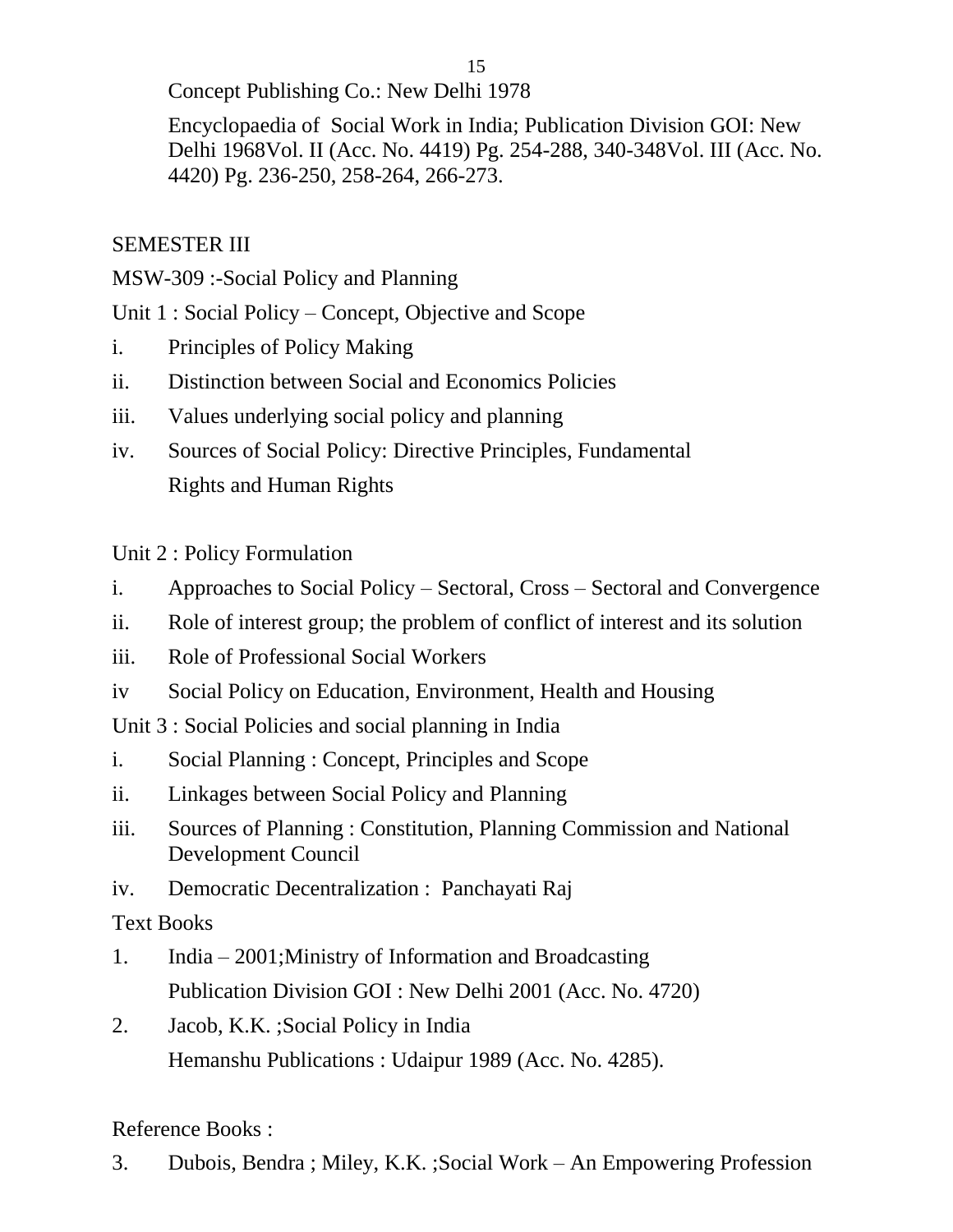Allyn. & Bacon : Boston 1992 (Acc No. 4671) Chapter 10 (Unit I)

- 4. Culpitt, Ian ;Social Policy & Risk Sage Publication Ltd. London 1999 (Acc No. 4697) (Unit I)
- 5. Bulmer, Martin (Edited);Social Policy Research Macmillan Ltd., London 1978 (Acc No. 3333) (Unit I)
- 6. Bean, Philip (Edited); Approaches to Welfare Routledge & Kegan Paul : London 1983 (Acc No. 4275)
- 7. Madan, G.R. ;Welfare State and Problems of Democratic Planning Allied Publications : Bombay 1972 (Acc. No. 40) (Unit III)
- 8. Kulkarni, P.D. ;Social Policy in India ASSWI : Madras 1979 (Acc. No. MSW-56)
- 9. Encyclopedia of Social Work in India Publication Division GOI : New Delhi : 1968 Vol. II (Acc. No. 4419) Pg. 273-294

# MSW-310 :-SOCIAL DEVELOPMENT IN INDIA

3 hrs duration Max. Marks: 40

#### **Note : The question paper will be divided into three parts - ABC**

Part A - This part is of 8 marks. Eight questions are to be set at least 2 from each Unit All questions are compulsory. The answer for each question should not exceed twenty words. All questions carry equal marks, each question is of one mark.

**Part B** - This part is of 8 marks. Four questions are to be set at least one from each Unit. All questions are compulsory The answer for each question should not exceed fifty words. All questions carry equal marks, each question is of two marks.

**Part C** - This part is of 24 marks. Six questions are to be set, that is two from each Unit. The candidates have to answer any three questions choosing at least one Question from each Unit. The answer for each question should not exceed four hundred words. All questions carry equal marks, each question is of 8 marks.

Unit 1 : Development – A Conceptual Frame Work & Current Debates on Development

- i. Development Indicators
- ii. Social Development and Social Work
- iii. Theories, Strategies and Ideologies of Development, Marxian and Dependency Models and Gandhian Model.

Unit 2 : Contemporary Social Movements and Social Development in India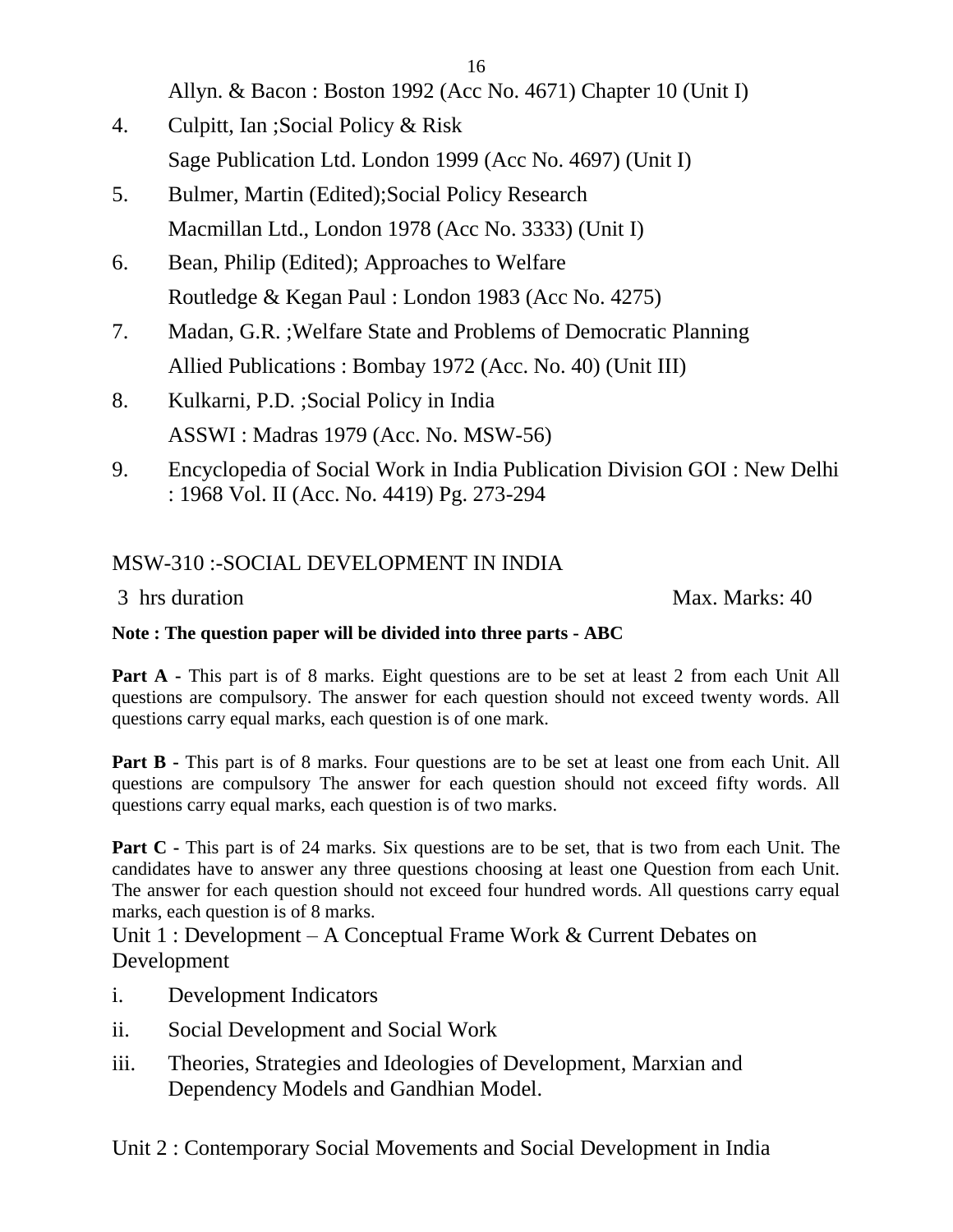- i. Social Capital, Civil Society and Social Development
- ii. Technology, Displacement and Development
- iii. Role of NGOs in Social Development
- iv. Theories of Social Development: Sanskritisation, Westernization and **Modernization**
- v. Historical and Social Context of Development in India in Pre-Independence Phase & Post-Independence Phase-
- vi. Neo-Political Economy and Social Development

Unit 3 : Sustainable Development

- i. Sustainable Development : Issues and Perspectives
- ii. Global Efforts for Human Development
- iii. Globalization and Sustainability
- iv. Problems of Sustainable Social Development in India

# Text Books

1. Desai, Vardana and Robert B Potter (ed);The Companion to Development **Studies** 

Arnold & Oxford University Press: London 2002 (Acc No. 4751)

2. Srivastave, S.P. (ed.); The Development Debate Rawat Publications : Jaipur 1998 (Acc. No. 4603)

- 3. Lechner, Frank J. and John Boli (eds); The Globalization Reader  $2<sup>nd</sup>$  Edition Blackwell Publicating : Malden 2004 (Acc No. 4852)
- 4. Jogdand, P.G. and S.M. Michel (eds); Globalization and Social Movements Rawat Publication : Jaipur 2003 (Acc No. 4853)
- 5. Midgley, James; Social Development : The Development Perspective in Social Welfare, Sage Publication : London 1995
- 6. Pimpley, P.N., K.P. Singh and A. Mahajan Social Development Processes and Consequences ,Rawat Publications : Jaipur 1989 (Acc No. 4109).
- 7. Srivastava, S.K. and A.L. Srivastave; Social Movements for Development Chaugh Publication : Allahabad 1988 (Acc No. 3768).
- 8. Hillorst, Dorotha ;The Real World of NGOs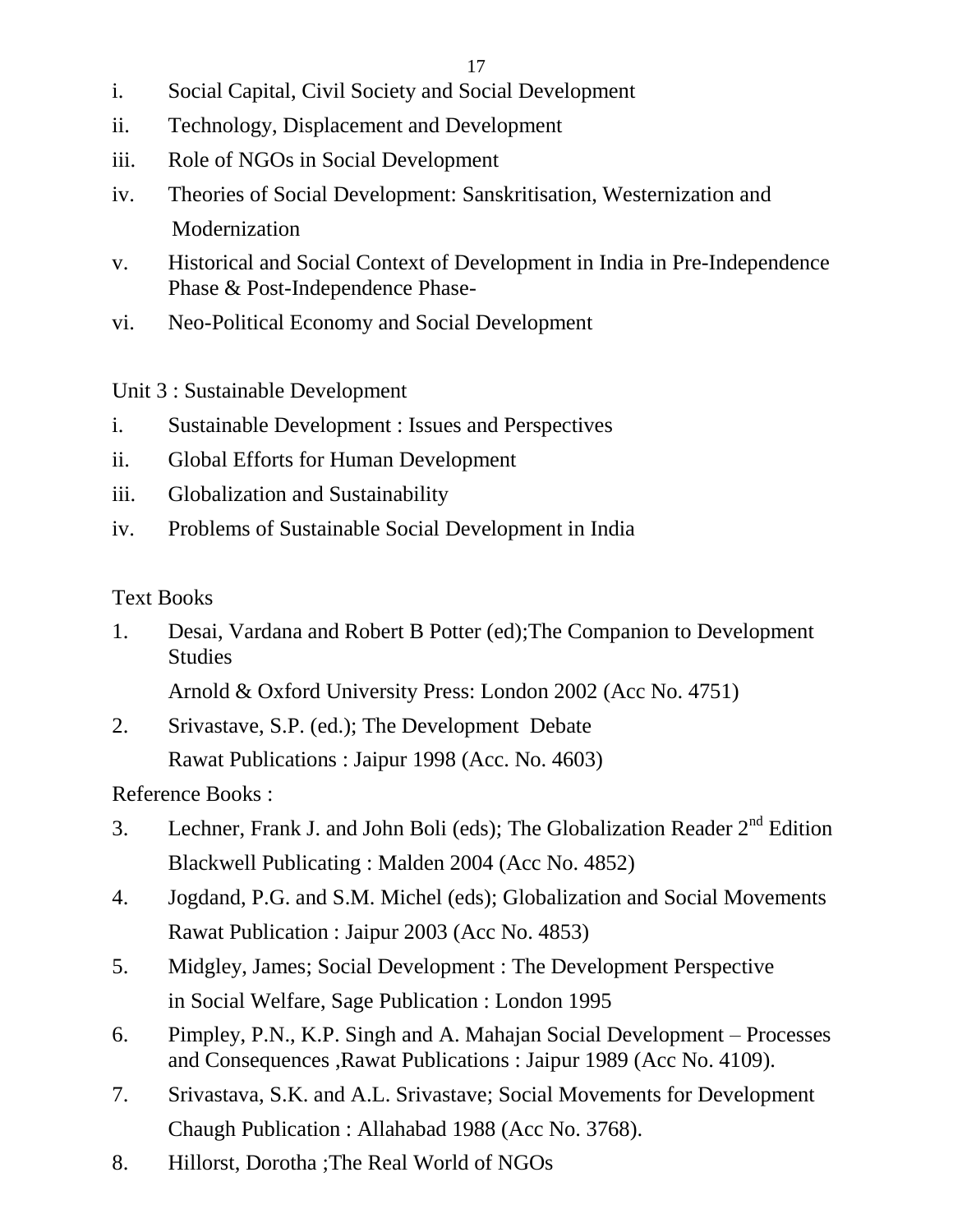Zed Books : London 2003 (Acc. No. 4857)

- 9. Hans Van Ginkel (ed.);Human Development and Environment Rawat Publication: Jaipur & U.N. University 2003 (Acc. No. 4817)
- 10. Choudhary,, D. Paul ;Profile of Social Welfare and Development in India M.N. Pub. & Distributors : New Delhi 1985 (Acc. No. 4326)

18

- 11. Bedi, M.S. ;Social Development & Social Work Himanshu Publications : Udaipur 1994 (Acc. No. 4287)
- 12. Bartoli, Henri ;Rethinking Development Rawat Publication : Jaipur 2002 (Acc No. 4768)
- 13. Dalal, K.L. (Edited); Human Development Har Anand Publication : New Delhi 1991 (Acc No. 4387)
- 14. Iyer, K. Gopal ;Sustainable Development Vikas Publishing House : New Delhi 1996 (Acc No. 4421)
- 15. UNDP, Human Development Report –Oxford University Press: New Delhi 2003

## MSW - 311 DEVELOPMENT AND WELFARE SERVICES

3 : hrs duration Max. Marks : 40

#### **Note : The question paper will be divided into three parts - ABC**

**Part A -** This part is of 8 marks. Eight questions are to be set at least 2 from each Unit All questions are compulsory. The answer for each question should not exceed twenty words. All questions carry equal marks, each question is of one mark.

**Part B** - This part is of 8 marks. Four questions are to be set at least one from each Unit. All questions are compulsory The answer for each question should not exceed fifty words. All questions carry equal marks, each question is of two marks.

**Part C** - This part is of 24 marks. Six questions are to be set, that is two from each Unit. The candidates have to answer any three questions choosing at least one Question from each Unit. The answer for each question should not exceed four hundred words. All questions carry equal marks, each question is of 8 marks.

#### **Note : The question paper will be divided into three parts - ABC**

Unit 1 : Social Welfare Administration

- i. Social Welfare Administration : Meaning, Concept & Principles
- ii. Functions of Social Welfare Administration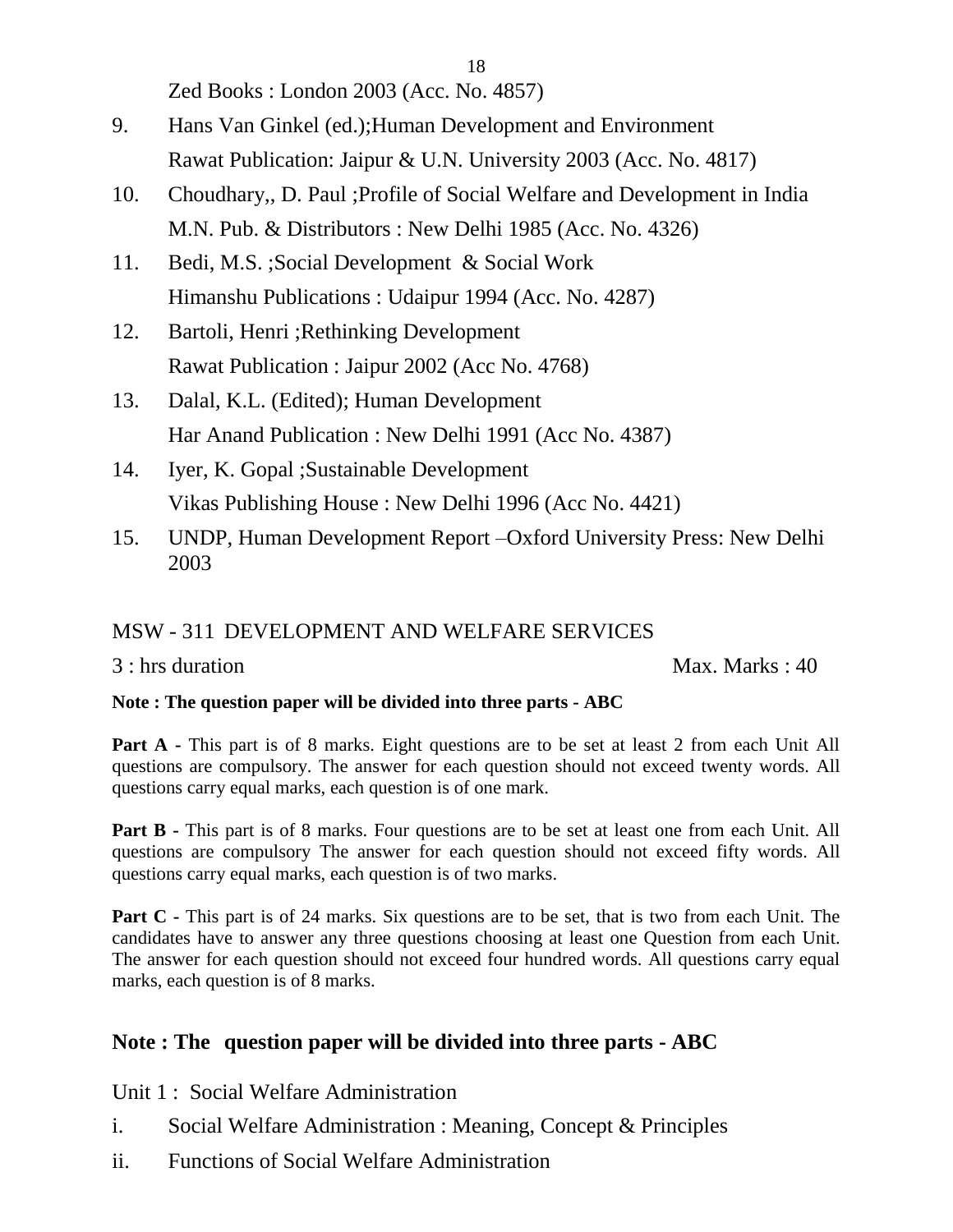- iii. Organization : Meaning, Nature and Design
- iv. Decision Making : Coordination

# **UNIT – 2: Welfare Program in India**

- Concept and need of family welfare program...
- Meaning and historical development of the family planning in India.
- family welfare program and Immunization.

# **UNIT-3 : Family Welfare Program in different regions**

- Impact of Family Planning Program and Population Control In developed  $\&$ developing countries,
- causes of slow progress of family planning programs in developing countries , case study of India & China.
- Family welfare program in Rajasthan

# Text Books :

- 1. Chowdhary, D. Paul ;Social Welfare Administration Atma Ram & Sons : Delhi 1962(Acc No. 2318)
- 2. Goel S.L., Jain, R.K. ;Social Welfare Administration Vol. 2,Deep & Deep Publications : New Delhi 1998 (Acc No. 4335)

- 3. Bean, Philip (Edited); Approaches to Welfare ,Routledge & Kegan Paul : London 1983 (Acc No. 4275) (Unit I)
- 4. Khan, R.L. ;Social Administration in India ,Mohira Capital Publishers : Chandigarh 1970 (Acc No. 1137)
- 5. Prasad, Rajeswar; Social Administration .Shree Publishing House : Delhi 1982 (Acc. No. 3128) (Unit I & IV)
- 6. Fernando,Fr. Emmanuel S. Project From Problems St. Xaviers Church : Mumbai 1998
- 7. Hart, Roderick P. et.al.; Public Communications ,Harper & Row Publishers : New York 1975 (Acc No. 3002) (Unit V)
- 8. Dale, Reidar ; Evaluation Frame Works for Development Programmes and Projects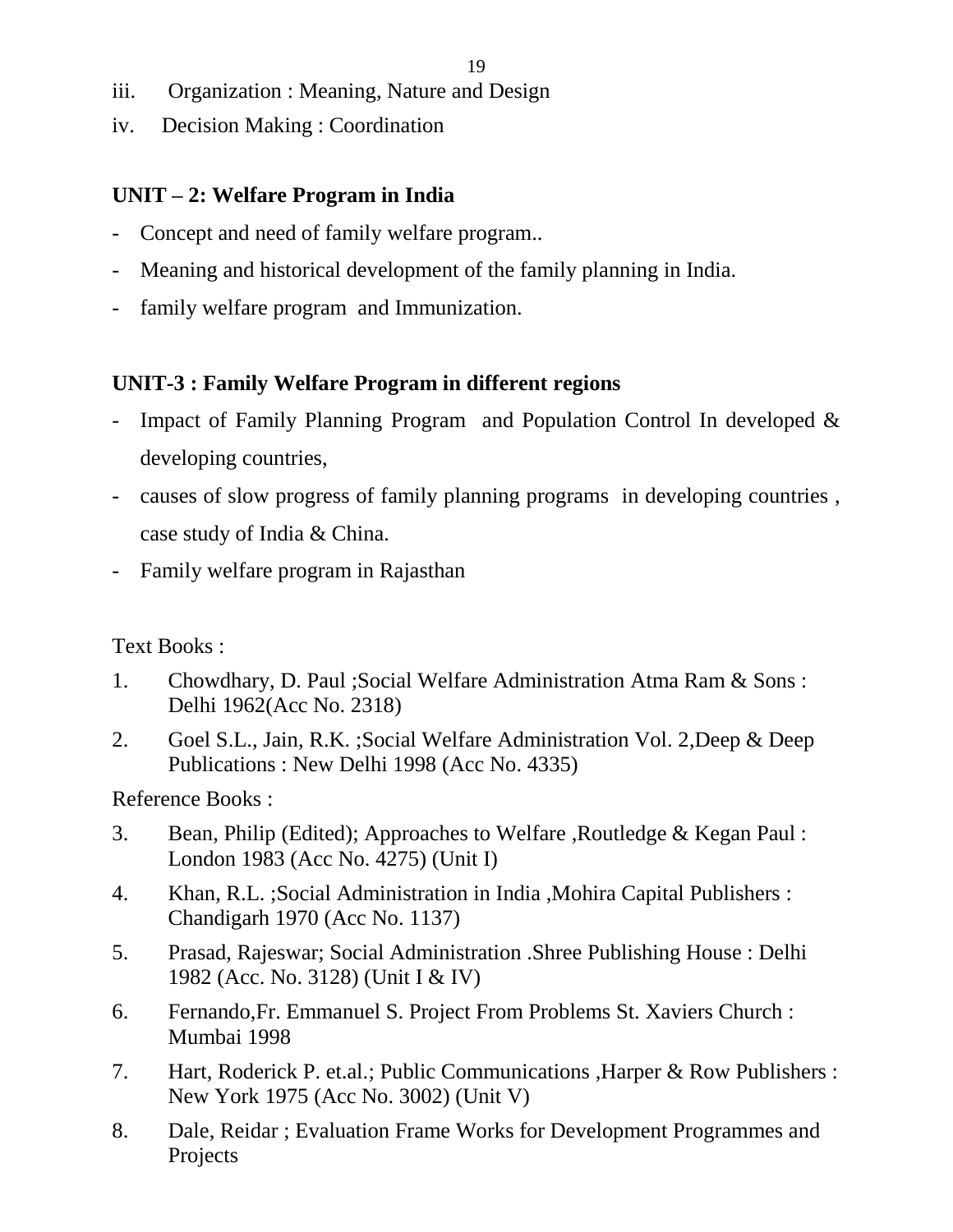Sage Publications : New York 198 (Unit III)

9. Encyclopaedia of Social Work in India Publication Division GOI : New Delhi 1968;Vol. I (Acc No. 4418) Pg. 110-118 Communication ,Vol. III (Acc. No. 4419) Pg. 210-235 Social Administration

#### MSW-312;-SOCIAL RESEARCH PRACTICE: PROJECT FORMULATION & EVALUATION

3 hrs duration Max. Marks: 40

#### **Note : The question paper will be divided into three parts - ABC**

**Part A -** This part is of 8 marks. Eight questions are to be set at least 2 from each Unit All questions are compulsory. The answer for each question should not exceed twenty words. All questions carry equal marks, each question is of one mark.

**Part B** - This part is of 8 marks. Four questions are to be set at least one from each Unit. All questions are compulsory The answer for each question should not exceed fifty words. All questions carry equal marks, each question is of two marks.

**Part C** - This part is of 24 marks. Six questions are to be set, that is two from each Unit. The candidates have to answer any three questions choosing at least one Question from each Unit. The answer for each question should not exceed four hundred words. All questions carry equal marks, each question is of 8 marks.

Unit 1. : Problem Selection and Project Proposal, Strategies

- i. problem Selection; Formulation, Indentifications
- ii. Project Proposal Approaches of Problem Solving & Identification of Need
- iii. Techniques to Develop Community Programme
- iv. Check List

Unit 2 : Evaluation

- i. Basic Aims of Evaluation
- ii. Project Evaluation and Role of Project Evaluation
- iii. Monitoring and Evaluation –Mid-Terms & Ex-post Evaluation
- iv. Hierarchy of Objectives
- v. Characteristics of Good Appraisal System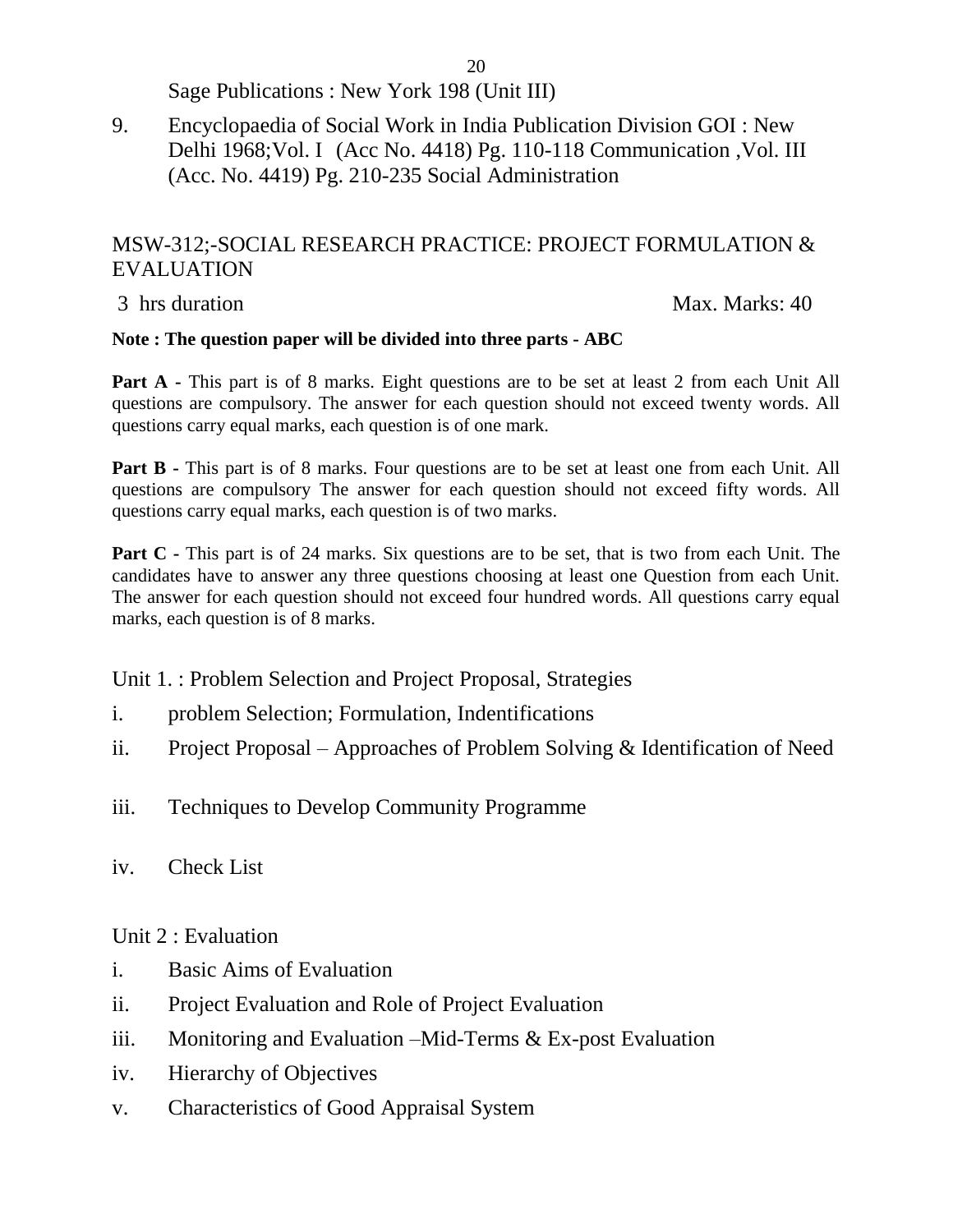Unit 3 : Field Practicum & Computer Application

- i. Model Project Proposals
- ii. Model Society Proposal
- iii. Computer : Types and Uses
- iv. Social work Research and Computer
- V Social work Research and Internet

Text Books :

- 1. Fernando, Fr. Emmanuel S. Project From Problems St. Xaviers Church, Mumbai - 1998
- 2. Dale, ReidarEvaluation Frame Works for Development Programmes and Projects SagePublications Ltd. : New Delhi – 1998

Reference Books :

- 3. Eihance, D.N. Fundamentals of Statistics 1956 (Acc. No. 3743) (Unit I)
- 4. Chandra, Rajan et.al.;Modern Computer Architecture ,Galghotia Publications Ltd., New Delhi 1995
- 5. Rajarama, V. ;Fundamentals of Computer, Prentice Hall : New Delhi 1994 (Acc No. 4370) Chapter 1 (Unit III)
- 6. Sussams, John. E. ;How to Write Effective Reports, Gower Publishing Company Ltd., Hants 1963 (Acc No. 3255)
- 7. Saxen, T.P. Chandra A. ;Style Manual Papers in Social Sciences Metropolitan Book Co. Pvt. Ltd. New Delhi 1997 (Acc. No. 2590) (Unit IV)

MSW:313 Women & Social work

 $3: \text{hrs duration}$  Max. Marks : 40

#### **Note : The question paper will be divided into three parts - ABC**

**Part A -** This part is of 8 marks. Eight questions are to be set at least 2 from each Unit All questions are compulsory. The answer for each question should not exceed twenty words. All questions carry equal marks, each question is of one mark.

**Part B -** This part is of 8 marks. Four questions are to be set at least one from each Unit. All questions are compulsory The answer for each question should not exceed fifty words. All questions carry equal marks, each question is of two marks.

**Part C** - This part is of 24 marks. Six questions are to be set, that is two from each Unit. The candidates have to answer any three questions choosing at least one Question from each Unit. The answer for each question should not exceed four hundred words. All questions carry equal marks, each question is of 8 marks.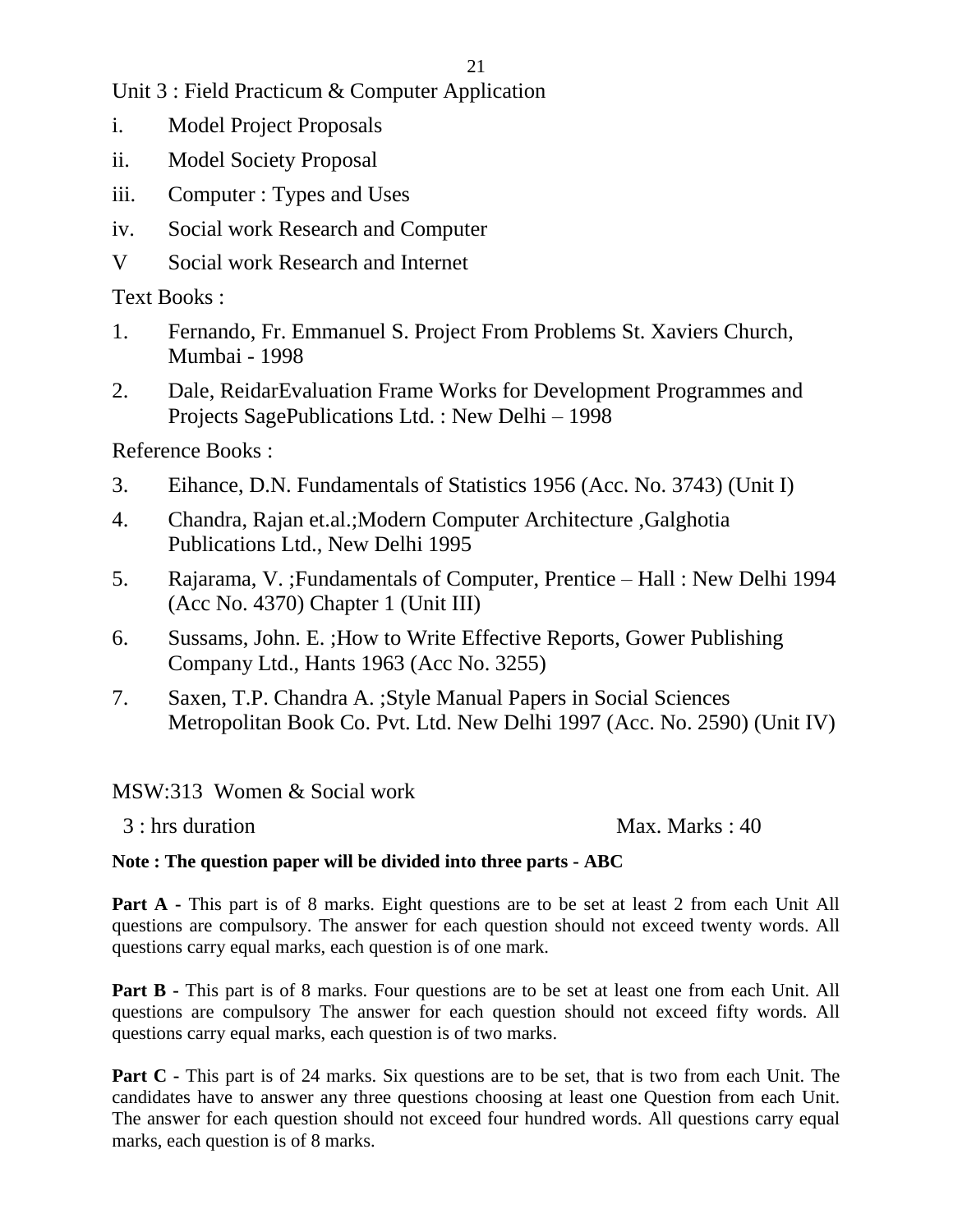#### **UNIT - I**

- Women Empowerment and its various Dimensions i.e. social, educational, economic and political.
- Women Autonomy and Population Growth,
- Effects of Women Education and Nutrition on their reproductive health...

#### **UNIT - 2**

- National Commission of women: its role and utility.
- Rajasthan State Women Commission, Domestic Violence Protection Law-2005; Policies and programmes related to Women Welfare
- Pre-natal Diagnostic Technique (Regulation and Prevention of Misuse) Act-1994.
- Women's human rights: Problems and challenges faced by Indian women.
- Women Empowerment, Violence against Women, Different Types of Violence,
- Effect of Violence on mental and Physical Health of Women.

## **UNIT - 3**

- Women's health & safe mother hood in India, especially in rural areas.
- Gender Issues in Population Studies, Fertility behavior and Sex Imbalances in India and Its Consequences.
- Son Preference Attitude in different communities and groups.
- Health Related Programs of the women at State and National Level.
- Reproductive rights; its objectives and base of action.
- Reproductive Health Issues, Reproductive and Child Health in India.

Books Recommended:

R. Ramasubbam, S. J. Jejeebhoy - "Women's Reproductive Health in India", Rawat Publications.

J. Kynch and A. Sen - "Indian Women, Well Being and Survival", Cambridge Journal of Economics,

Ram Ahuja - "Violence Against Women", Rawat Publication.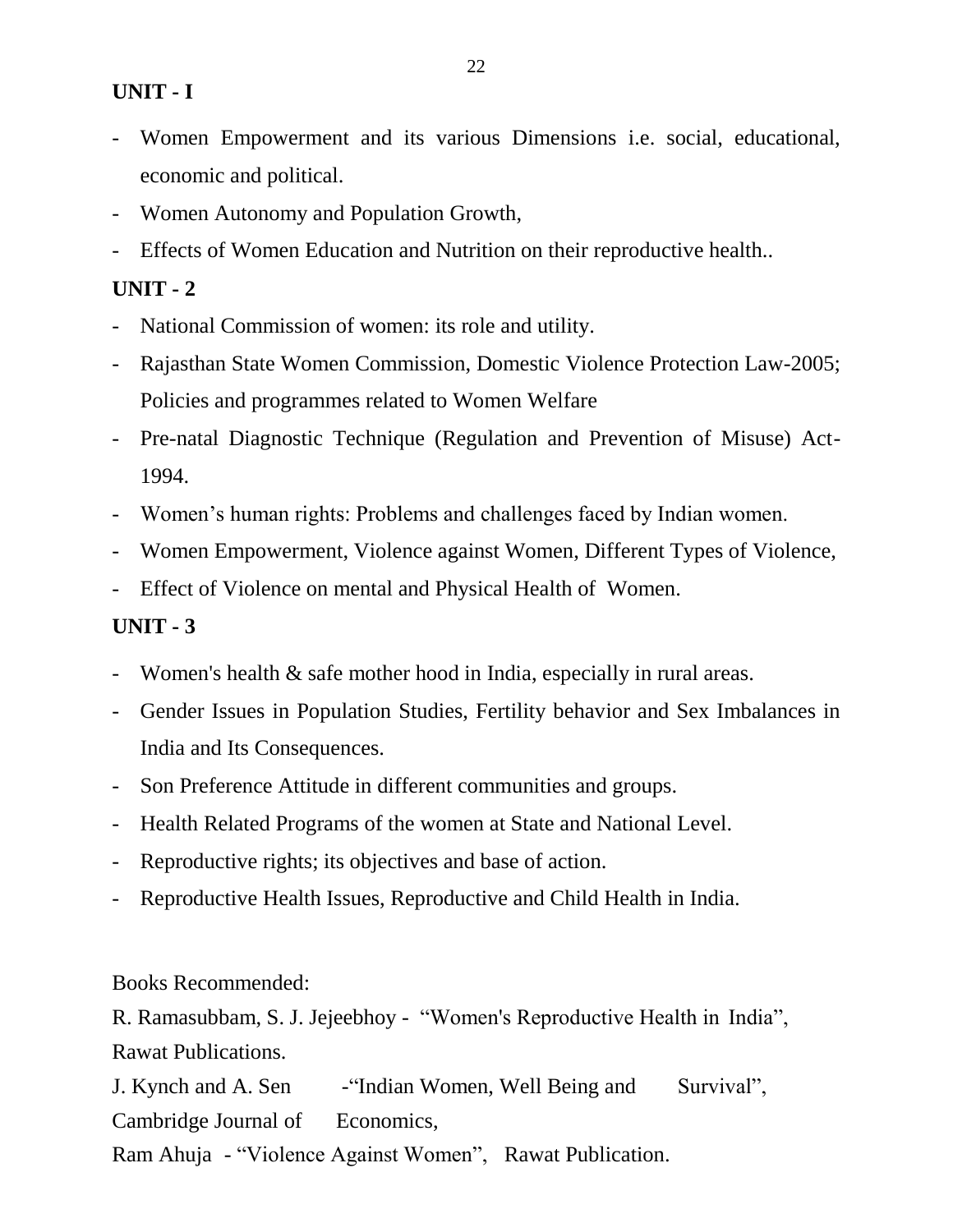N. Ravichandran – "Population, Reproductive Health and Development", New Centuries Publications.

#### SEMESTER IV

#### MSW-414:- **Statistical Techniques in Social Work.**

3 hrs duration Max. Marks : 40

#### **Note : The question paper will be divided into three parts - ABC**

**Part A -** This part is of 8 marks. Eight questions are to be set at least 2 from each Unit All questions are compulsory. The answer for each question should not exceed twenty words. All questions carry equal marks, each question is of one mark.

**Part B** - This part is of 8 marks. Four questions are to be set at least one from each Unit. All questions are compulsory The answer for each question should not exceed fifty words. All questions carry equal marks, each question is of two marks.

**Part C** - This part is of 24 marks. Six questions are to be set, that is two from each Unit. The candidates have to answer any three questions choosing at least one Question from each Unit. The answer for each question should not exceed four hundred words. All questions carry equal marks, each question is of 8 marks.

#### **UNIT - 1**

- Descriptive Statistics Classification and Tabulation of Data, Frequency distribution, Histograms and Frequency polygrams, Diagrammatic and Graphic representation of Data.
- Statement of hypothesis Null Hypothesis and Alternative hypothesis.
- Measures of central tendency: Arithmetic means, mode, Median Proprieties, Merits and Limitations of each measure.
- Measures of dispersion: Range, Standard deviation, Coefficient of variation, Skew ness and Kurtosis.

#### **UNIT - 2**

- Correlation: meaning of Correlation, Karl Pearson's Coefficient Correlation, Coefficient of Correlation and its interpretation, Rank Correlation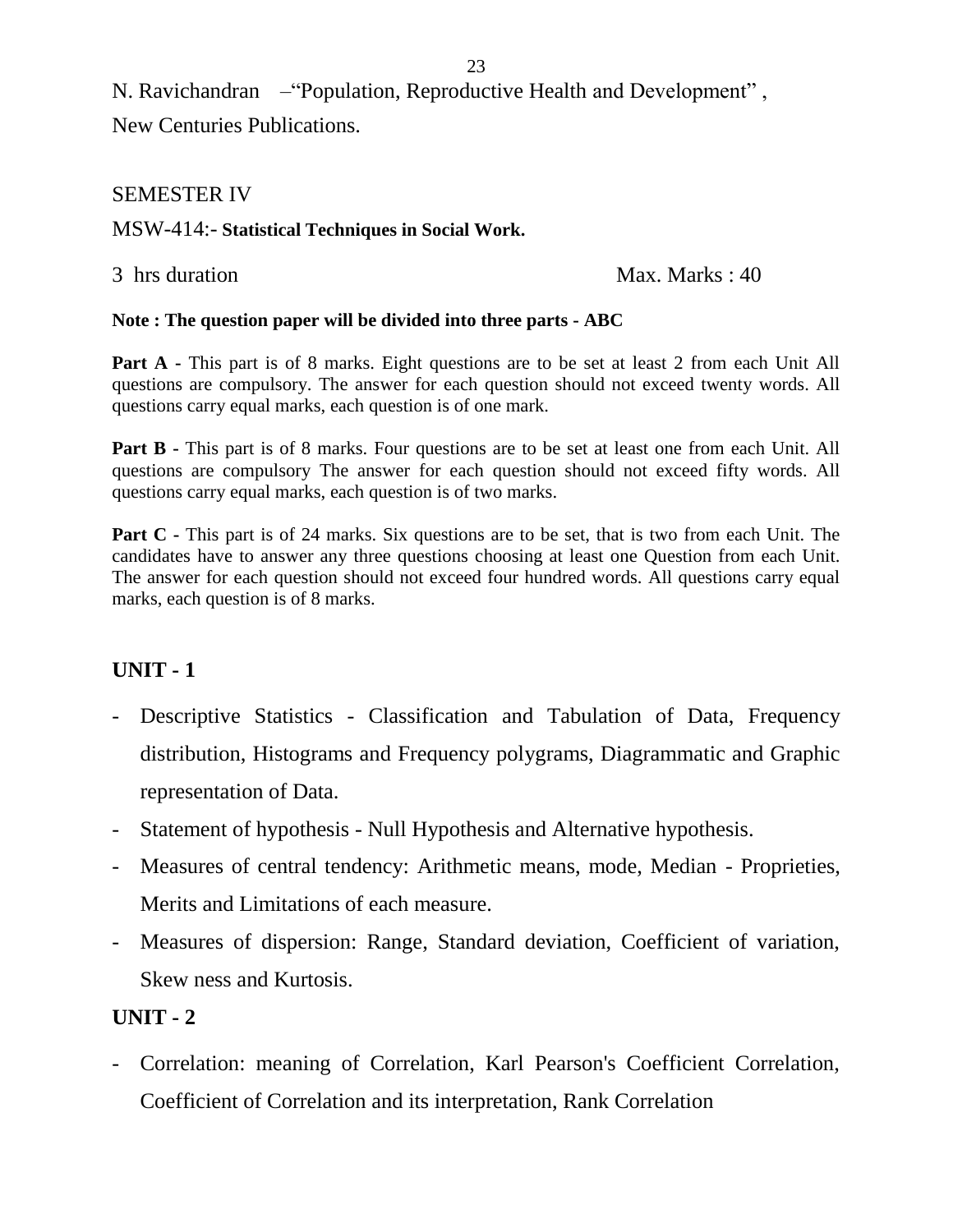Regression Analysis: Definition of Regression, Linear and Multiple Regression equations, Prediction and Accuracy of Predictions.

# **UNIT - 3**

- Large Sample tests for Proportions; difference between proportions and means.
- Chi -Square test and goodness of fit; general features of Chi Square . Yates Correlation.
- Analysis of Variance: one- way and two- way classification. Utility and characteristics of ANOVA.

#### MSW-415:-Human Resource **& Quality of life**

#### 3 : hrs duration Max. Marks : 40

#### **Note : The question paper will be divided into three parts - ABC**

**Part A -** This part is of 8 marks. Eight questions are to be set at least 2 from each Unit All questions are compulsory. The answer for each question should not exceed twenty words. All questions carry equal marks, each question is of one mark.

**Part B** - This part is of 8 marks. Four questions are to be set at least one from each Unit. All questions are compulsory The answer for each question should not exceed fifty words. All questions carry equal marks, each question is of two marks.

**Part C** - This part is of 24 marks. Six questions are to be set, that is two from each Unit. The candidates have to answer any three questions choosing at least one Question from each Unit. The answer for each question should not exceed four hundred words. All questions carry equal marks, each question is of 8 marks.

# $\textbf{UNIT} - 1$

- Relationship between social work & Population growth
- Population Growth and Quality of Life
- Quality life and human resource development.
- **-** Family size & Physical, mental and emotional development of child.
- Principles of Ethics and its importance. Ethics in the society.

## $\textbf{UNIT} - 2$

Gandhian Philosophy of population & Social Work.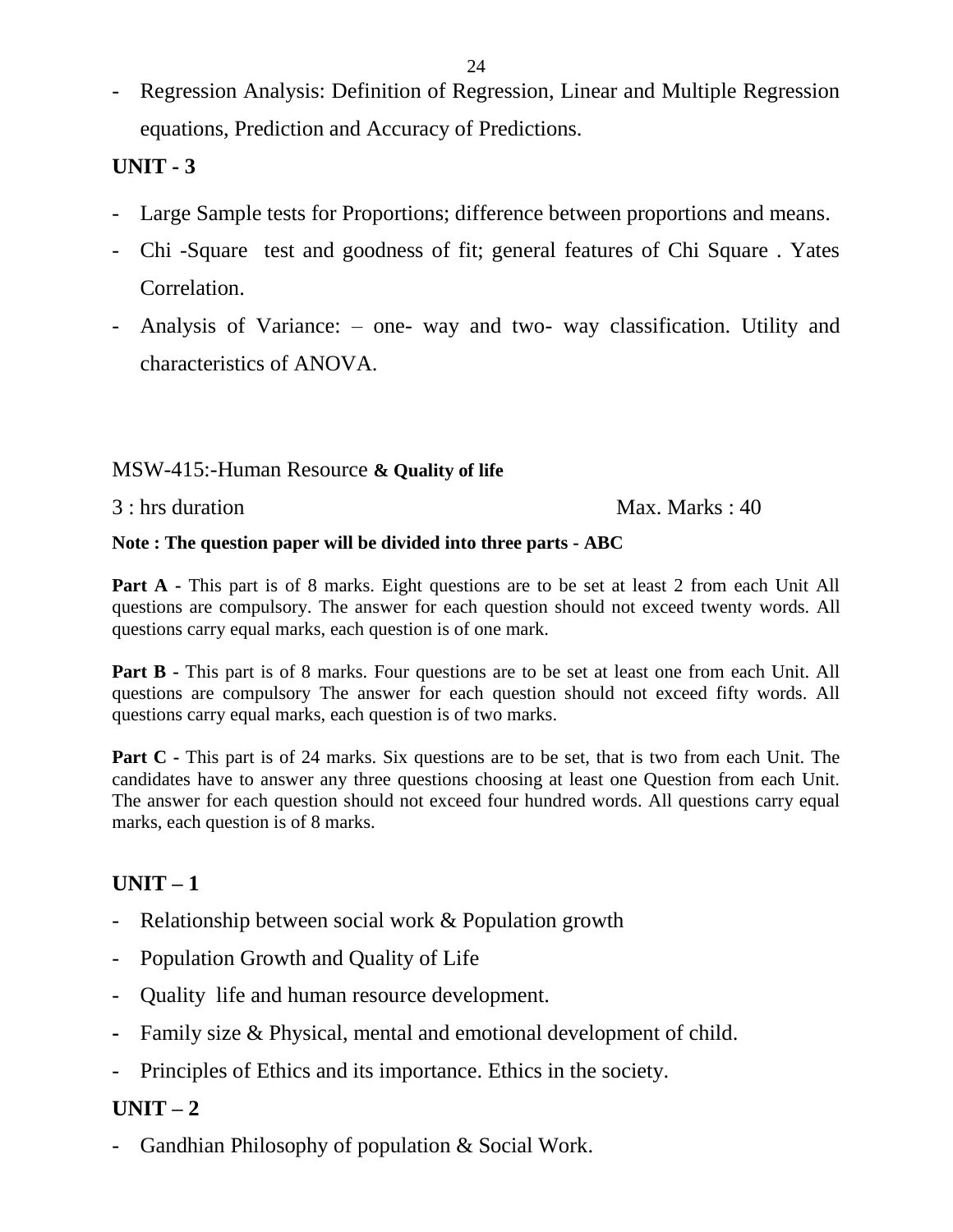- Qualitative aspects of population; Human values and Environmental protection
- Environmental values and social responsibility in context of population growth and social work.

## **UNIT - 3**

- Adverse Effects of growing Population on human quality of life.
- Quality of Life and Societal Notions.
- Family size and Quality of Life; Health risk of early, late, too-closely spaced pregnancies.
- Role of social worker in improving human quality of life.

## MSW-416:- **Reproductive Health**

3 : hrs duration Max. Marks : 40

#### **Note : The question paper will be divided into three parts - ABC**

**Part A -** This part is of 8 marks. Eight questions are to be set at least 2 from each Unit All questions are compulsory. The answer for each question should not exceed twenty words. All questions carry equal marks, each question is of one mark.

**Part B** - This part is of 8 marks. Four questions are to be set at least one from each Unit. All questions are compulsory The answer for each question should not exceed fifty words. All questions carry equal marks, each question is of two marks.

**Part C** - This part is of 24 marks. Six questions are to be set, that is two from each Unit. The candidates have to answer any three questions choosing at least one Question from each Unit. The answer for each question should not exceed four hundred words. All questions carry equal marks, each question is of 8 marks.

## **UNIT - 1**

- Reproductive health and Women's Reproductive Rights. its objectives and base of action.
- Reproductive Health Issues, Reproductive and Child Health in India,
- Reproductive Health Programme management Strategies; Targeting the people in need, unmet need approach and health seeking behaviour.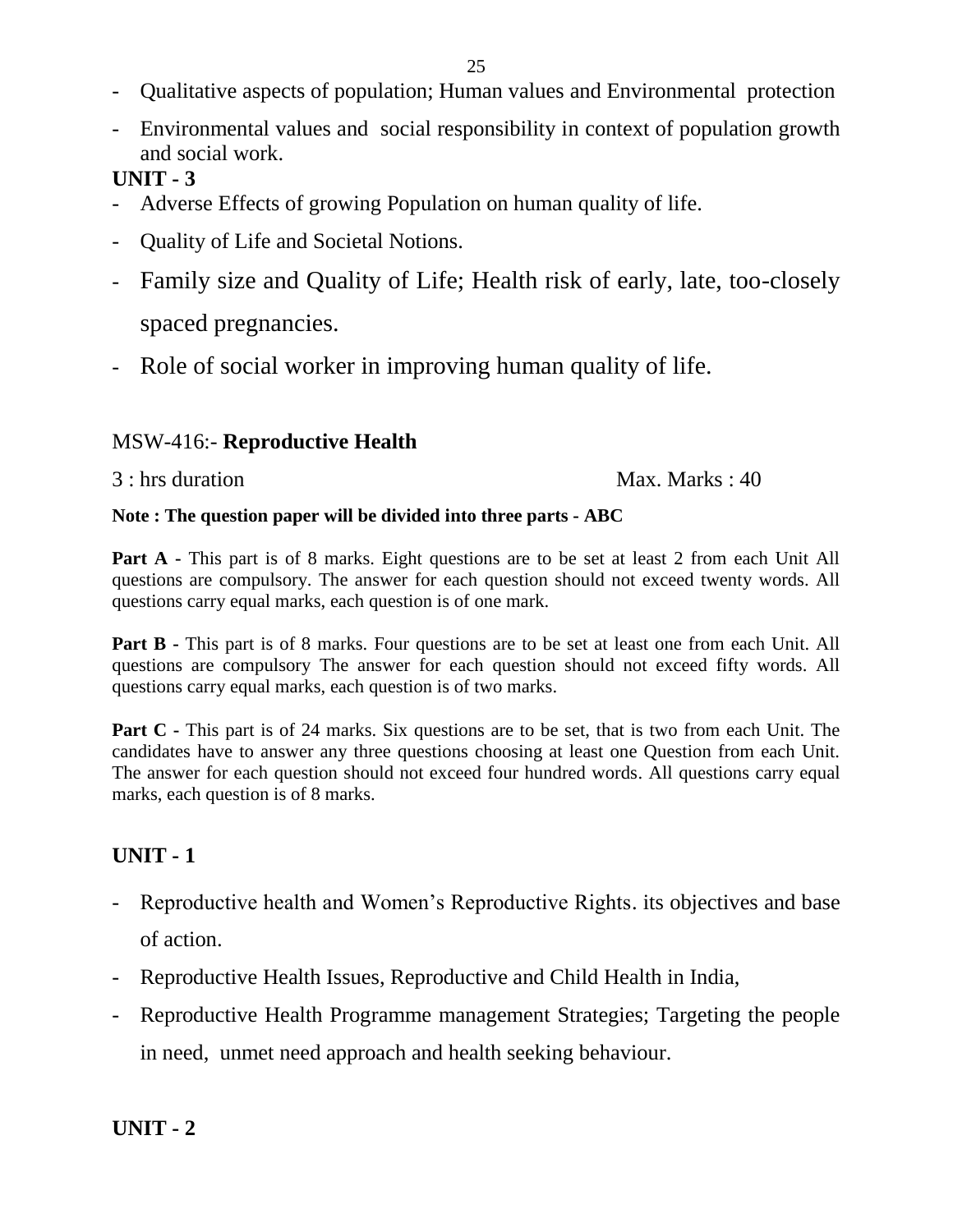- 26
- Health Related Programs at State and National Level specially for Women and children Nutrition with reference to Quality of Life.
- Awareness strategies: Enhancing knowledge, Information and education; enhancing access of Health care, Education for young generation.

# **UNIT - 3**

- HIV/AIDS and Sexually Transmitted Diseases (STD's)
- Monitoring and care of HIV/AIDS patients, Ethical partner counseling, Medical and social aspects of reproductive tract infections (RTIs) Sexually transmitted diseases (STDs) and Human Immune Deficiency Virus(HIV)/ Acquired Immune Deficiency Syndrome(AIDS).
- Importance of Guidance and Counseling,
- Models of Guidance and Counseling

## MSW-417: RURAL – URBAN COMMUNITY DEVELOPMENT

3 hrs duration Max. Marks: 40

#### **Note : The question paper will be divided into three parts - ABC**

**Part A -** This part is of 8 marks. Eight questions are to be set at least 2 from each Unit All questions are compulsory. The answer for each question should not exceed twenty words. All questions carry equal marks, each question is of one mark.

**Part B** - This part is of 8 marks. Four questions are to be set at least one from each Unit. All questions are compulsory The answer for each question should not exceed fifty words. All questions carry equal marks, each question is of two marks.

**Part C** - This part is of 24 marks. Six questions are to be set, that is two from each Unit. The candidates have to answer any three questions choosing at least one Question from each Unit. The answer for each question should not exceed four hundred words. All questions carry equal marks, each question is of 8 marks.

#### UNIT-1: COMMUNITY DEVELOPMENT

- i. Development An Overview
- ii Concept ,Goals and Ideology of Community Development
- iii. Process and Principles of Community Development
- iv Essential Characteristics of Community Development

## UNIT-2: RURAL COMMUNITY DEVELOPMENT PROGRAMMES

i. Various Approaches to Rural Development Programmes in India.